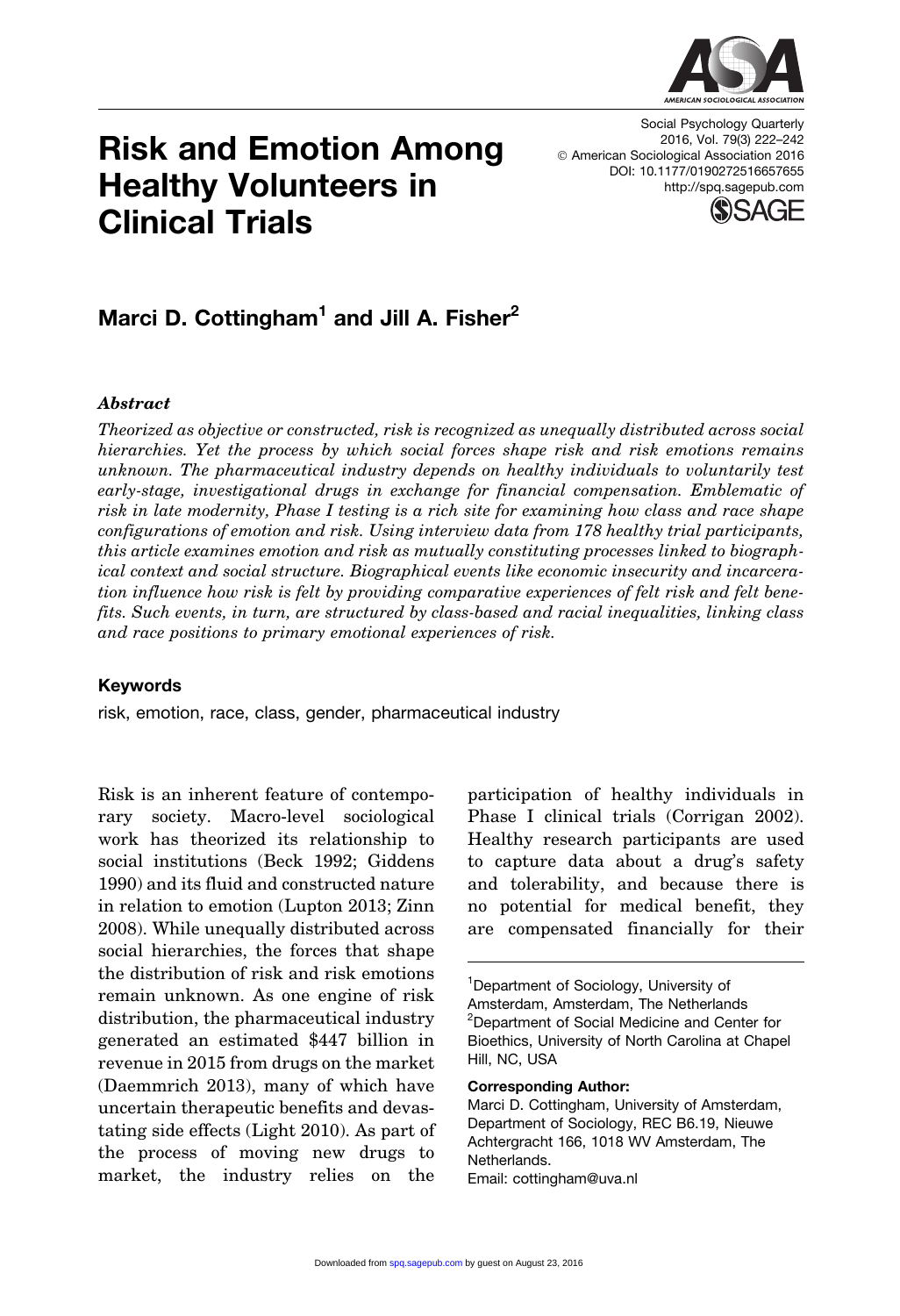participation. Without this pool of willing, and often eager, participants, drug development would not pass the crucial first phase of study before undergoing testing on sick patients to determine a drug's efficacy in treating an illness.

While necessary to the pharmaceutical companies and research clinics conducting such trials, healthy individuals have clear incentives to avoid the health risks of Phase I testing. The actual risks of such clinical trials depend on the product being tested and the procedures being used, but adverse events are relatively common in healthy volunteer trials. One study reported on 10 years of adverse events occurring in a single clinic and found that 65 percent of their 1,015 healthy volunteers experienced at least one side effect of an investigational drug (Sibille et al. 1998). The most common effects were headache, diarrhea, and indigestion. More serious problems occurred less frequently, with approximately 4 percent experiencing a severe adverse reaction (Sibille et al. 1998). Indeed, healthy volunteers have died or suffered longterm health consequences of their participation, but these examples are rare (Wood and Darbyshire 2006). One striking case occurred in January 2016, where healthy volunteers suffered death and injuries in a drug trial in France (Hawkes 2016). Previous social science research on healthy volunteers has shown these individuals to be repeat participants who become quite savvy about the differential risks of studies and trusting in the research oversight afforded by the typical in-patient structure of Phase I clinical trials (Abadie 2010). Additionally, serial participants' transient experience of adverse effects can also desensitize them to the risks (Fisher 2015a).

But how is it that healthy individuals come to willingly and even eagerly participate in such a risky activity? As a subpopulation, healthy volunteers can offer new

insights into how emotion and risk are shaped by unequal structural positions as volunteers confront unique biomedical uncertainties in Phase I trials. Drawing on 178 semi-structured interviews with a national sample of U.S. healthy volunteers, this article investigates the interplay between participants' perceptions of and feelings about the risks of clinical trials in light of the economic benefit. Financial need dominates participants' narratives about their enrollment in studies, but it is their feelings about their economic circumstances that are contrasted with their feelings about the risks and benefits of trial participation. Moreover, experiences of the criminal justice system serve as justification for some healthy volunteers' participation in such a way that mitigates feelings of fear and worry and intensifies feelings of gratitude and happiness about the opportunity to participate in clinical trials. We argue that risk and risk emotions be analyzed as mutual processes partially explained by the intersection of structural conditions with personal circumstances, such that participants leverage their emotions as the rationale (or rationalization) for their participation in Phase I trials. Rather than engaging in rational cost-benefit analyses, participants explicitly reference the emotions that emerge from comparative costs and benefits as fueling their decision-making process.

#### **BACKGROUND**

#### Risk

We situate our analysis of healthy volunteers within the sociology of risk, emotion, and the recent cross-section of these two fields. The sociology of risk has flourished in the last few decades with Beck's (1992) work on the "risk society," Giddens's (1991:122) take on the ''dark side of modernity," and Lupton's (2013:634) theorizing of the ''emotion-risk assemblage.''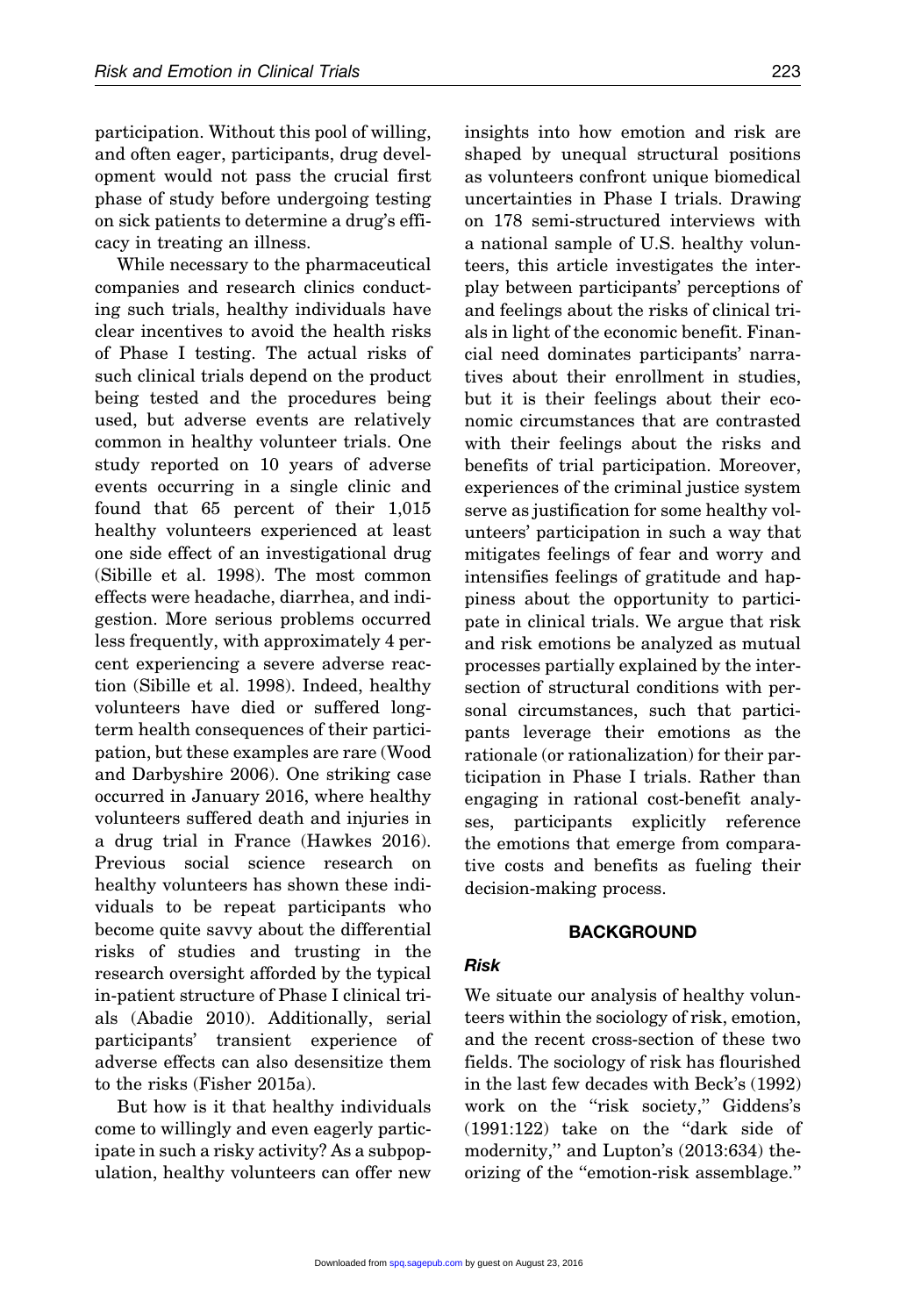Beck's work in particular posits largescale societal changes in how risk is fundamentally construed, looking at risk as a pervasive element of everyday life within the ''second modernity.'' Stemming from technological and scientific advances in post-industrial societies, risk is unequally distributed among social groups so that established institutions, such as science and medicine, are insulated from the risks they produce to the citizenry. In this way, institutions retain their legitimacy despite their problematic features, including the byproducts that have the potential to compromise health and social wellbeing.

Scholarship within the sociology of risk distinguishes between voluntary and involuntary risk-taking, with Lyng's (1990) notion of ''edgework'' focusing on the experiences of voluntary risk takers who push the boundaries and limits of ''sanity and insanity, consciousness and unconsciousness, and the most consequential one, the line separating life and death'' (Lyng 2005:4). Yet even when examining occupations and activities that Lyng and others define as edgework, such as search and rescue volunteers (Lois 1999, 2005), firefighters (Desmond 2007), and military enlistees (Silva 2013), the distinction between voluntary and involuntary is blurred. At the root of such distinctions is the tension between agency and structure that undergirds sociological theory (Archer 1990; Hays 1994). At face value, the risks that healthy participants in Phase I trials take appear voluntary; within the industry, participants are even referred to as ''volunteers.'' And yet conceptions of voluntariness rarely take into account the structural incentives that make some individuals more likely to ''volunteer'' to take a risk than others, especially when seeking financial compensation for their participation (Fisher 2007, 2013). Certain forms of risk fall disproportionately onto different groups in society (Desmond 2007; Hayenhjelm 2006). As Desmond states, ''because the distribution of professional risk takers reflects the established social order, to study risk is to study power and inequality'' (2007:9). Prior research on risk, though, has focused primarily on the edgework of "white, middleclass, adult males'' (Lyng 2005:11).

The sociology of risk has also examined the reciprocal relationship between risk policy and perceptions (Bröer 2007), as risk perceptions can serve as an impetus toward constructing a new disease category (de Graaff and Bröer 2012) as well as a catalyst for activism and the construction of new social problems (Bröer 2007). Extending this prior research, the present study examines how volunteers come to take on the risks of medical testing. How does social position shape the risk perceptions and emotions of healthy volunteers—a population disproportionately composed of poor and working-class racial minorities (Fisher and Kalbaugh 2011)? In doing so, we counter the ''surge of individualization'' (Beck 1992:87) within a risk society that diverts attention away from the social causes of risk while also examining risk among racial minorities and members of the lower and working classes.

# Emotion and Risk

Bridging the literature on risk and emotion, Lupton's (2013) theoretical approach centers on the mutually constituting nature of each: ''Emotions create risks and risks create emotions'' (641). Risk, she argues, cannot be meaningfully separated into emotional and analytical components as psychological models have suggested (see Slovic et al. 2004). Nor can risk be theorized separately from emotion, as the socially situated construction of risk occurs simultaneously with feelings (and the management) of fear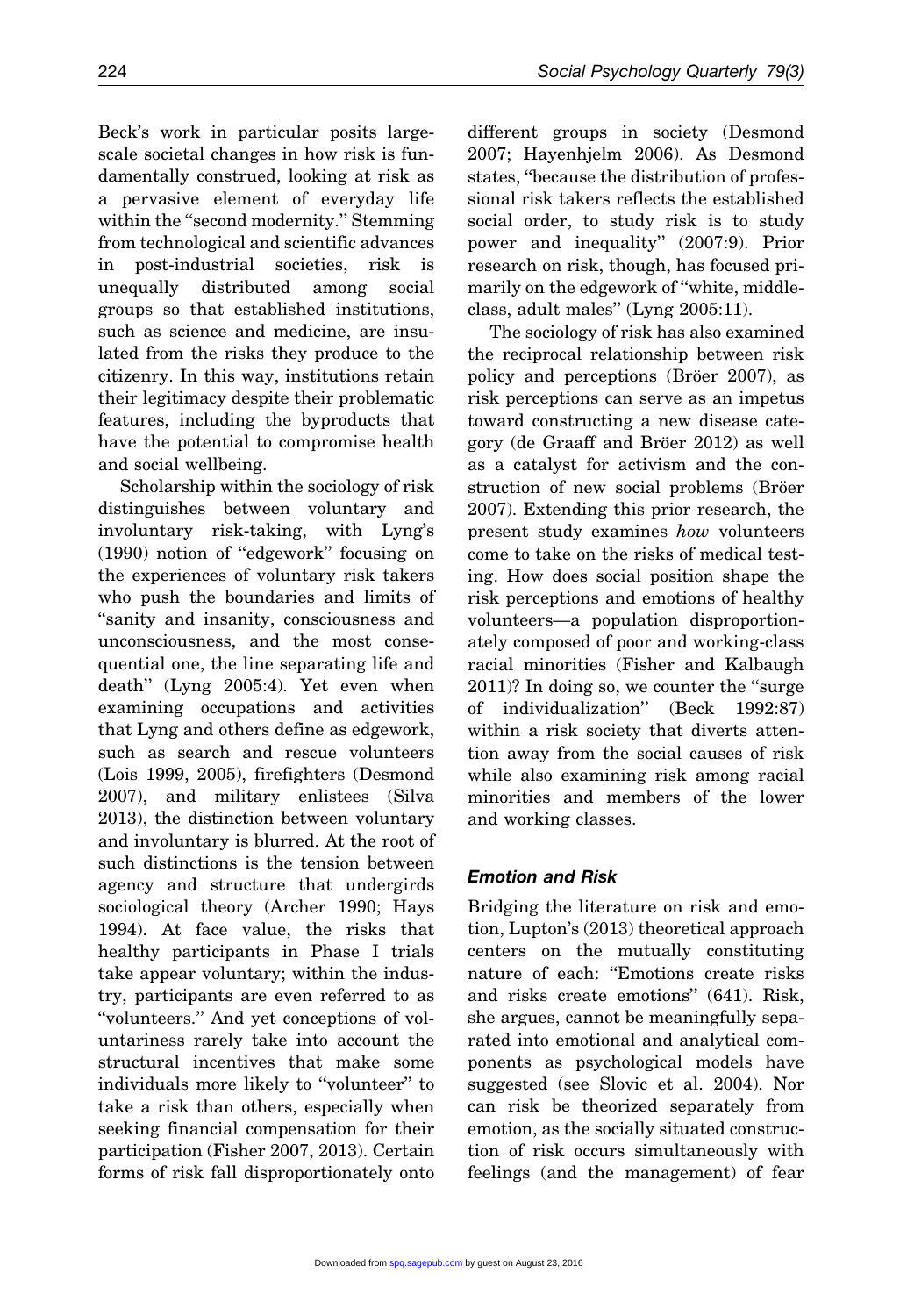and anxiety surrounding future-oriented projections of harm. This perspective counters the ''techno-scientific enterprise'' championed by risk analysis in fields such as mathematics, engineering, and psychology, which presuppose a rational-choice actor intent on making calculable and pragmatic decisions (Lupton 1999). For Lupton, risk processes are inherently emotional processes and they unfold in ways that might not always appear rational or consciously calculable. Following Lupton and others (Taylor-Gooby and Zinn 2006; Zinn 2006, 2008), an empirical investigation of the links between emotions and risk is needed to address lingering gaps in this field.

Emotions, like risk, are linked to social conditions that transcend individuals (Hays 1994). Along with constructions of the self, emotions emerge from situational frames (Goffman 1959; Hochschild 1979; James 1890) that shape the experience of pre-reflective emotions (as ''primary acts'') and their management (as ''secondary acts''; Hochschild 1979:552). Emotions, as both primary and secondary acts, can operate as both conscious and nonconscious modes that can become a source of self-knowledge. Emotion ''is a body's processing of social conditions, of its context'' (Gould 2009:31) rather than an outcome of rational and conscious considerations of costs and benefits.

Emotion management—often a conscious, secondary act—aligns feelings and/or their expression with the emotions deemed culturally and situationally appropriate. Yet individuals do not freely choose from a limitless set of frames or ways of thinking and feeling, but rather frames are drawn from the dominant culture that posits its own logics and feeling norms (Hochschild 1979, 1983; Shott 1979). Culture constricts the repertoires available to individuals as they manage feelings, while cultural frames themselves are constricted by the relative hegemony of different institutions within society, such as biomedicine.

While there has been a plethora of emotion research on gender (Cottingham, Erickson, and Diefendorff 2015; Erickson 2005; Erickson and Ritter 2001; Simon and Nath 2004), relatively less empirical work has attended to the links between emotion and race and class. Existing research on class has a strong focus on the emotional resources that children gain from parents and education (Cahill 1999; Froyum 2010; Gillies 2006; Reay 2004). Research on race has predominantly looked at the emotional experiences and management of African American men and women in professional occupations, including college professors, airline pilots, and flight attendants (Evans 2013; Harlow 2003; Wingfield 2010). Wingfield's (2010) work in particular shows how emotions demarcate racial hierarchies in professional settings, as emotions like anger, pleasantness, and expressions of race-related fear form different sets of feeling rules for black professionals compared to their white counterparts. Harlow's work on college professors finds that black professors experience the classroom differently as a result of the racial stigma that discredits them as professors. In this way, differences in social location within racial hierarchies shape the rules and norms surrounding emotion at the cultural level, which in turn shape individuals' experience and management of emotion.

Emotions are conceptualized as resources that individuals access or fail to access or are the outcomes of stereotypes that construct racial minorities as out of place in professional spheres. Limited research, however, has looked at how ''biographical structures and contexts''—themselves potentially shaped by social class and race—may in turn shape emotional experiences (Kusenbach and Loseke 2013:22). In linking emotion with risk, Lupton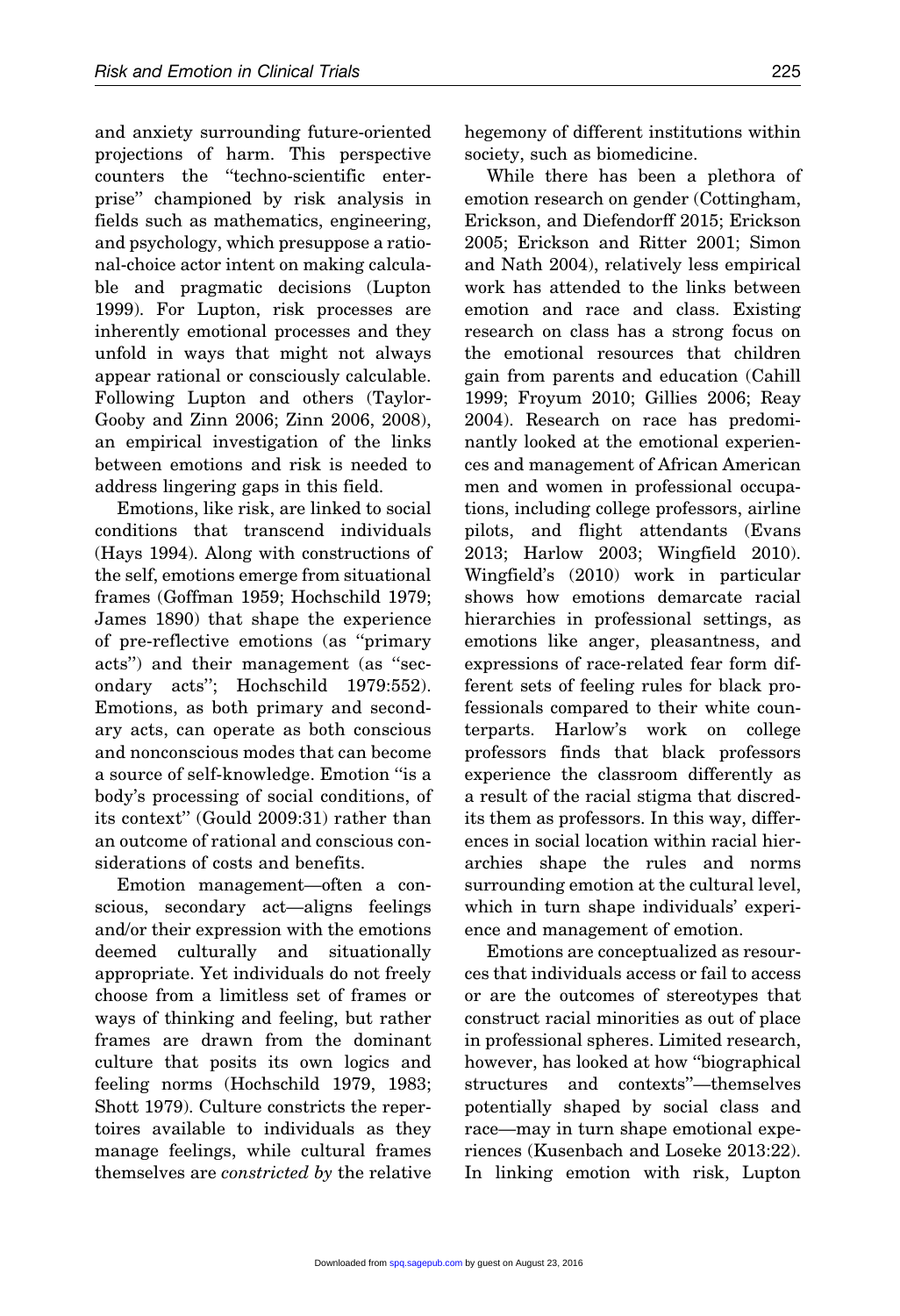calls for further research on ''the ambivalences, contradictions and ambiguities of risk cultures and understandings'' (2013:636). The current study addresses these concerns by looking at the overlap of emotion and the risk perceptions of participants in Phase I trials, situated within the conditions of racial and economic inequality in the United States. Qualitative in-depth interviews provide insights into the emotional dimensions of risk and the relationship between risk feelings and social conditions. We add to the field of social psychology by exploring how emotion and risk are socially configured and begin to address how biographical structures shape the experience of emotions and their use in justifying risky behavior.

#### **METHODS**

This article is based on 178 semistructured interviews conducted with healthy volunteers as part of an ongoing longitudinal study of their participation in Phase I trials (see Edelblute and Fisher 2015 for details about the design of the larger study). As part of this larger study, we recruited individuals who were enrolled as healthy volunteers in a Phase I trial at seven clinics across the United States from May to December 2013. While our sample is not randomly generated, we sought a diverse sample of healthy volunteers by recruiting roughly equal numbers of participants from the Eastern, Midwestern, and Western regions of the United States. Additionally, we also included a diversity of clinic types in our sample, including one academic clinic, one pharmaceutical company clinic, one privately owned independent clinic, and four clinics that are part of contract research organizations. They varied in size dramatically, with one accommodating only 16 healthy volunteers to two having the capacity to house over 100 healthy volunteers at one time. All of the clinics

exclusively conduct Phase I clinical trials for the pharmaceutical industry.

At the outset of the project, we aimed to recruit from two clinics in each region of the country. One clinic in our sample housed only 9 healthy volunteers at the time of our visit, so we decided to add a third clinic from that region in order to more easily reach our recruitment goal of enrolling one-third of our sample from that region. We selected the seven clinics from approximately 40 such facilities because of their high volume of clinical trials and willingness to permit recruitment (as well as agreeing that they would not have access to our data). From a previous study on healthy volunteers (see Fisher 2015a, 2015b), we also knew that many healthy volunteers frequent multiple clinics, which provided us with ''indirect access'' (Monahan and Fisher 2015b) to a greater number of clinics through their experiences at those other facilities.

Phase I clinics tend to be located in large urban areas that are accessible by public transportation as part of these companies' explicit strategy to quickly recruit large numbers of healthy volunteers (Fisher 2007, 2009). Our sample clinics followed this pattern and were located in large or medium cities in places that are generally accessible by car, train, or bus to a variety of populations. The identities of our clinics are confidential, but most were located in mixed-income areas, such as downtown areas, near large hospitals, or within more suburban industrial parks. These seven clinics, however, do not differ dramatically in their locations compared to other Phase I facilities in the United States.

#### **Recruitment**

All healthy volunteers participating in clinical trials at these clinics during our visits were eligible for our study. The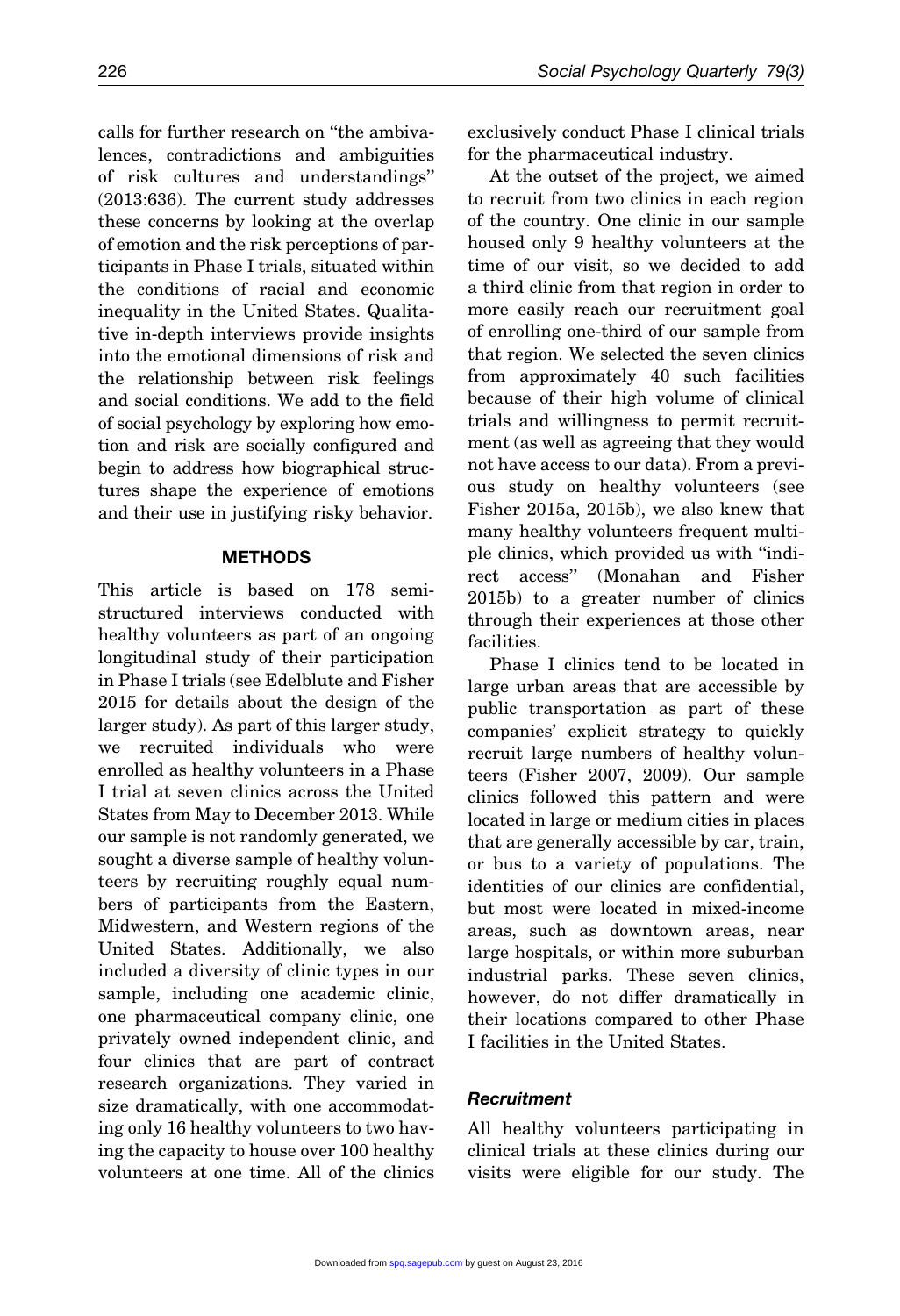second author was part of each recruitment trip and typically had one or two other team members accompany her, including the first author or a graduate student. Each clinic varied in its organization, for example, housing healthy volunteers from different clinical trials in different units or having one large procedure area. Whenever possible, the principal investigator made a general announcement about who she and the other team members were, describing the longitudinal study and requesting that anyone interested in learning more approach one of the team members. During this announcement, she informed volunteers that the study was independent of the clinic and participation in our study was not required as part of their clinical trial participation and even confidential from the clinic. When a general announcement was not possible, team members circulated the unit and gave the same details about the study to smaller groups of healthy volunteers. Typically, within minutes of these announcements, the team had a list of healthy volunteers who were interested in learning more about the study. After the team had exhausted an initial list of prospective participants, individual team members would circulate to talk with other healthy volunteers to gauge their interest in joining the study. Healthy volunteers were informed that they would be compensated with a \$20 Visa gift card for participating in an initial interview and would have the opportunity to receive up to an additional \$450 for completing the entire three-year study.

Once a healthy volunteer was identified as potentially interested in the study, a team member met with him or her individually in a private room the clinic had allotted for our use. The team member initiated a more detailed discussion about the study and obtained informed consent from those interested in participating.

After the participant provided written consent, the team member requested that the person fill out contact and demographic forms. Once those were complete, the team member conducted an initial interview with the participant.

Roughly 90 percent of the healthy volunteers with whom we spoke enrolled in the study. At some facilities, we were able to talk to all healthy volunteers who were participating in a clinical trial at the time of our recruitment visit and invite them to enroll. At others, there were tens of healthy volunteers who were present, and we had a smaller target of participants to enroll. For example, one clinic had 9 healthy volunteers from which we recruited 8, while another had approximately 100 healthy volunteers from which we recruited 38. As a result, it is difficult to count the total number of healthy volunteers across the seven clinics from which we recruited our participants. The three notable instances in which we did not enroll the majority of healthy volunteers participating at those clinics would have had the effect of increasing the number of African Americans in our sample at one clinic, increasing the number of non-English-speaking Hispanics at a second clinic, and increasing the number of Japanese volunteers at a third clinic (the majority of these volunteers did not speak English and were not eligible for our study, as we did not have a team member who spoke Japanese). Nonetheless, our sample reflects the demographics of the overall pool of healthy volunteers at each of the clinics and is representative of U.S. healthy volunteers more generally (Fisher and Kalbaugh 2011).

# The Sample

Based on the distribution of our participants' sex, race/ethnicity, and age (Table 1), our sample reflects the typical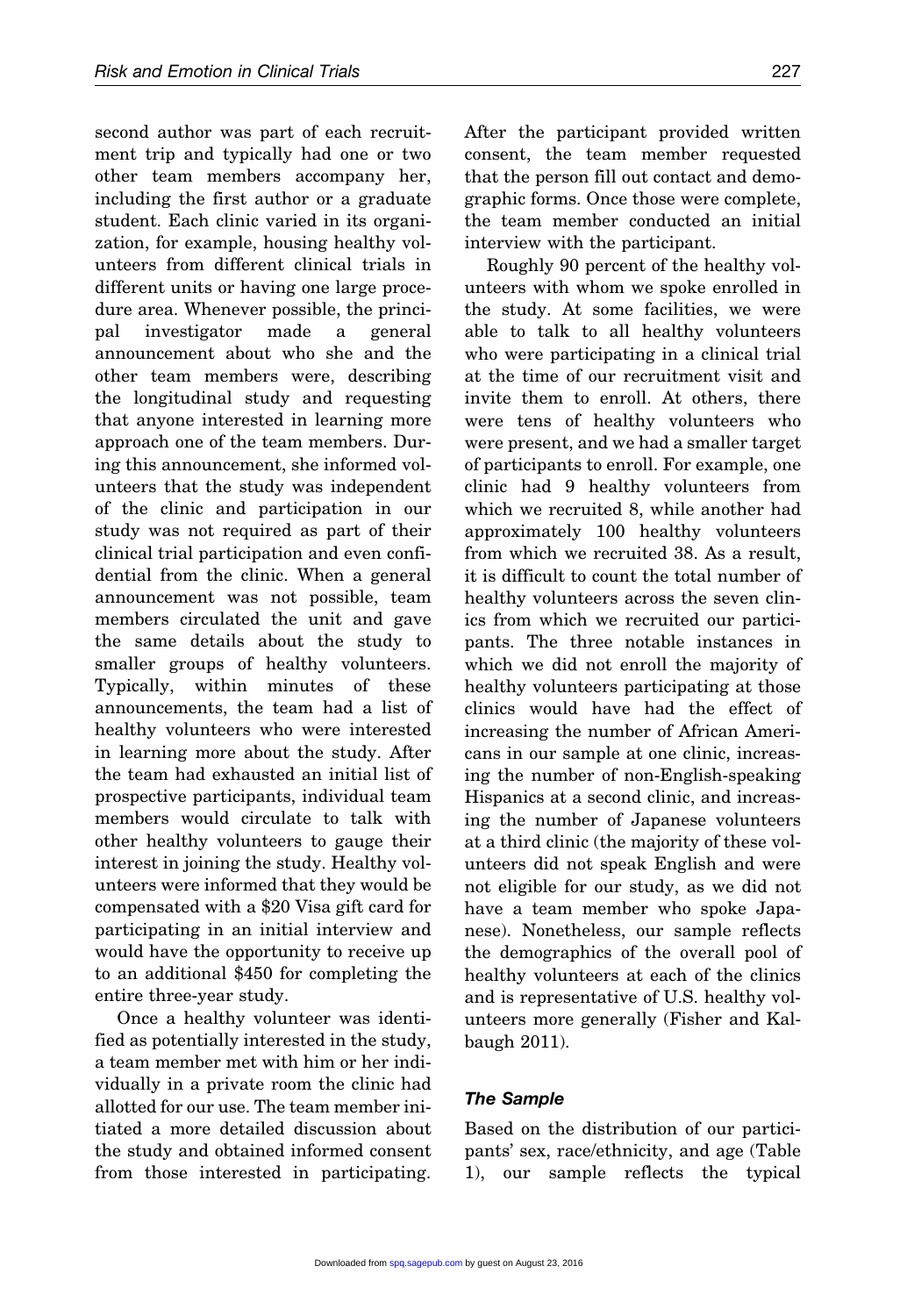|                                           | n                | $\%$     |
|-------------------------------------------|------------------|----------|
| Female                                    | 47               | 26.4%    |
| Male                                      | 131              | 73.6%    |
| Age                                       |                  |          |
| $18 - 21$                                 | 6                | $3.4\%$  |
| $22 - 29$                                 | 34               | 19.1%    |
| $30 - 39$                                 | 58               | 32.6%    |
| $40 - 49$                                 | 54               | 30.3%    |
| $50+$                                     | 26               | 14.6%    |
| Race/ethnicity                            |                  |          |
| Non-Hispanic white                        | 57               | 32.0%    |
| Black                                     | 72               | 40.4%    |
| American Indian                           | $\boldsymbol{2}$ | $1.1\%$  |
| Asian                                     | 6                | 3.4%     |
| Native Hawaiian or other Pacific Islander | $\overline{2}$   | 1.1%     |
| More than one race                        | 13               | 7.3%     |
| Hispanic                                  | 38               | 21.3%    |
| Foreign born                              | 35               | 19.7%    |
| Educational attainment                    |                  |          |
| Less than high school                     | 12               | 6.7%     |
| High school or GED                        | 37               | $20.8\%$ |
| Some college                              | 52               | 29.2%    |
| Trade/technical/vocational training       | 19               | 10.7%    |
| Associate's degree                        | 21               | 11.8%    |
| Bachelor's degree                         | 32               | 18.0%    |
| Graduate degree                           | $\overline{5}$   | 2.8%     |
| Employment status                         |                  |          |
| Full-time                                 | 30               | 16.9%    |
| Part-time                                 | 40               | 22.5%    |
| Self-employed                             | 48               | 27.0%    |
| Not employed                              | 58               | 32.6%    |
| Retired                                   | $\overline{2}$   | 1.1%     |
| Household income                          |                  |          |
| Less than $$10,000$                       | 30               | $16.9\%$ |
| \$10,000 to \$24,999                      | 52               | 29.2%    |
| \$25,000 to \$49,999                      | 70               | 39.3%    |
| \$50,000 to \$74,999                      | 14               | 7.9%     |
| \$75,000 to \$99,999                      | 7                | 3.9%     |
| \$100,000 or more                         | $\overline{4}$   | 2.2%     |
| Clinical trial experience                 |                  |          |
| 1 study                                   | 38               | 21.3%    |
| 2-4 studies                               | 49               | 27.5%    |
| $5-10$ studies                            | 45               | 25.3%    |
| $11-200$ studies                          | 46               | $25.8\%$ |

Table 1. Demographics of Study Participants (*N* = 178)

demographics of U.S. healthy volunteers found in previous studies of this population (Fisher 2015a, 2015b; Fisher and Kalbaugh 2011). Specifically, our sample is predominantly men (74 percent) and racial and ethnic minorities (68 percent).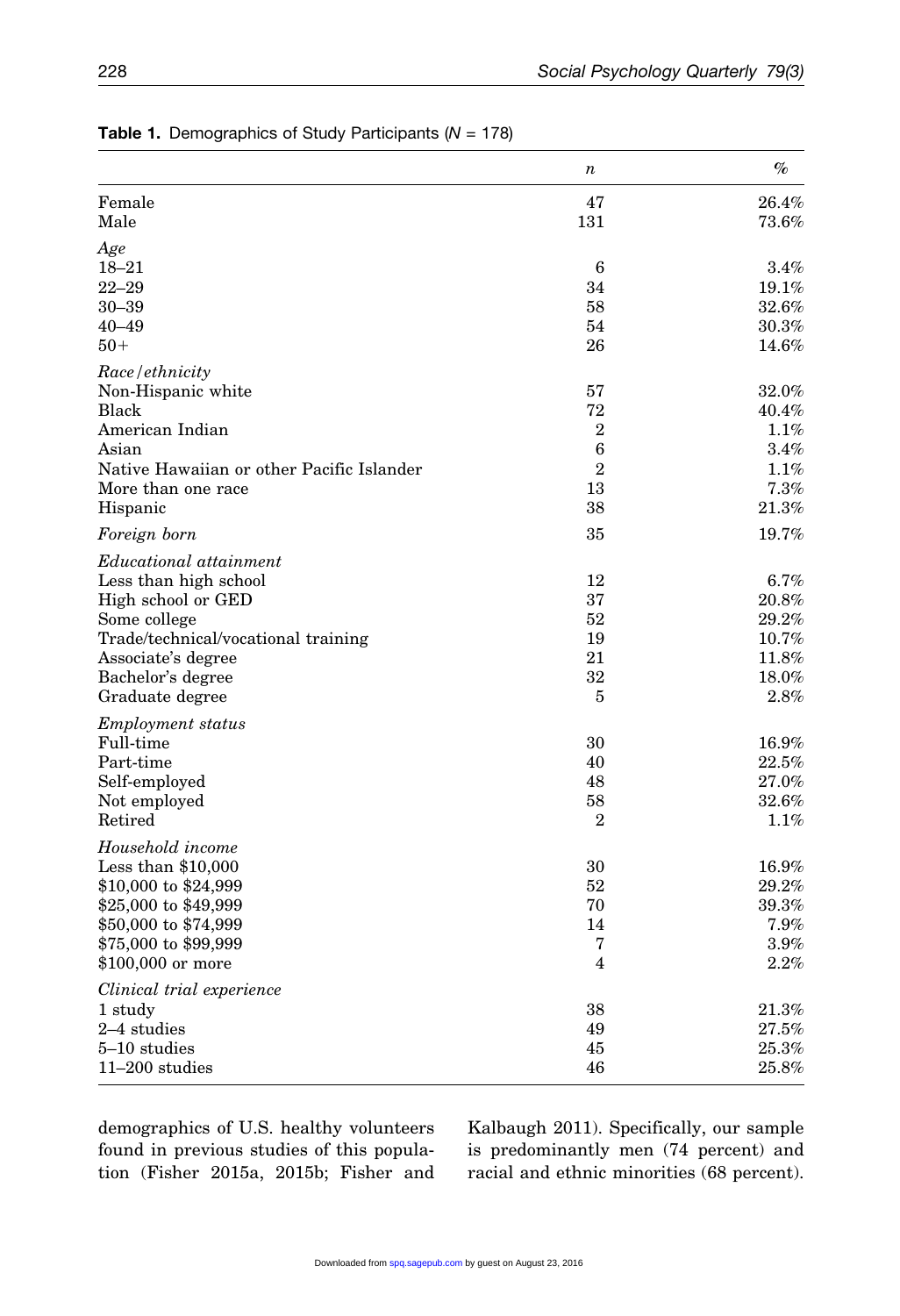The breakdown of racial and ethnic groups for our participants was as follows: 40 percent self-identifying as black, 32 percent as non-Hispanic white, 21 percent as Hispanic, 7 percent as more than one race, and 6 percent as Asian, Native Hawaiian, Pacific Islander, or Native American. People who were born outside the United States make up 20 percent of the sample. The majority of participants (63 percent) were between the ages of 30 and 49, 22.5 percent were between the ages of 18 to 29, and 15 percent were 50 or older. Although most healthy volunteers are serial participants, we nonetheless were able to include in our sample participants with a wide range of Phase I trial experience, with approximately 21 percent participating in their first clinical trial, 28 percent enrolled in their second through fourth study, 25 percent enrolled in their fifth through tenth study, and 26 percent participating in more than 11 studies, with some reporting upward to 200 clinical trials.

As part of our interest in the factors that propel individuals to participate in Phase I trials, we collected demographic information about their education, employment status, and household income. About half of our sample received only a high school diploma or equivalent (such as a general education diploma, or GED), but 29 percent of the total had also reported taking some college classes. About a third received college degrees, with 12 percent holding associate's degrees, 18 percent holding bachelor's degrees, and 3 percent holding graduate degrees. Only 17 percent of our participants were employed full-time, about 23 percent had part-time work, 27 percent reported being self-employed (which for many included their participation in clinical trials), and 33 percent were not employed. Finally, participants' household income was distributed with 17 percent of our participants earning less than \$10,000, 29 percent between \$10,000 and \$24,999, 39 percent between \$25,000 and \$49,999, and 14 percent at greater than \$50,000 per year.

# Data Collection

The data presented in this article come from the first-round of interviews with participants. In-depth interviews allow us to examine how perceptions of risk relate to particular emotions as well as how biographical events and social structural positions shape configurations of risk, economic benefit, and emotion. Members of the research team conducted these interviews with each participant at a Phase I clinic while they were participating in a clinical trial. The interview guide was designed to solicit information from participants about their history of trial participation, perceptions of the risks and benefits of Phase I trials, factors influencing their decisions to participate in studies, experiences with the study staff and other participants as well as their confinement to the study facilities, and descriptions of their routine health behaviors.

Pertinent to the current article, we asked participants about their motives for participating in clinical trials (''What is your primary reason for participating in clinical trials?''); overall perceptions of the risks of clinical trials (''Based on all of your experiences participating in clinical trials to date, how risky do you think it is to enroll in studies like these? Why?''); and particular types of studies and procedures (''Which studies do you perceive to be riskier than others?'' ''In which types of studies do you prefer to participate?'' Which types of studies do you refuse to do?''). Our analysis focused on the answers to these questions as well as any references that participants made to their perceptions of the risks of clinical trials and related emotions throughout the interview. The length of the interviews varied primarily based on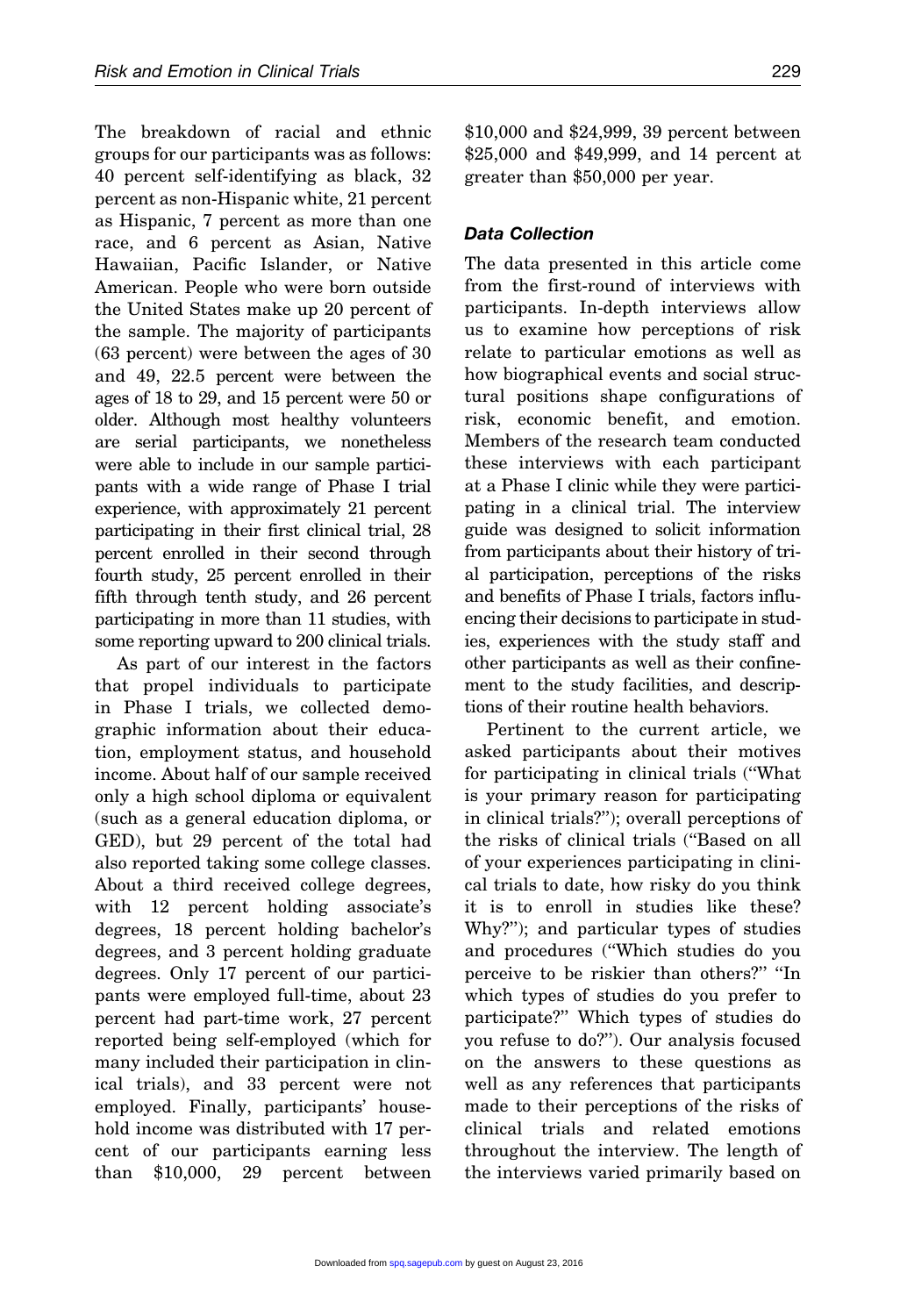participants' clinical trial history, but the average length was approximately 70 minutes, with a range of 21 to 164 minutes, and totaled over 200 hours of recorded data.

# Data Analysis

All interviews were transcribed in full and de-identified by an independent transcription company. A research team member verified the accuracy of the transcript by comparing it to the original audio and made any corrections as needed. Next, we used Dedoose qualitative software for collaborative coding and analysis. Coding was a multistaged process that began with the development of a code structure based on several predefined variables such as risk perceptions, benefit perceptions, decision-making factors, behaviors, and emotions—but additional codes, subcodes, and thematic memos were developed through a process of open coding (Miles and Huberman 1994).

Using the hallmarks of high-quality qualitative research, our process was based on the principles of ''rich rigor,'' transparency, and reflexivity rather than the principles of precision and replication that characterize quantitative research (Tracy 2010). Each transcript, once verified, was coded by at least two members of the project team (including but not limited to the original interviewer). A team member drafted a detailed memo for each transcript to encapsulate the major themes of the interview, including the participants' overall assessment of risk, level of experience with clinical trials, and perception of the benefits of participating in clinical trials. A second team member subsequently checked this memo and code applications for thoroughness and accuracy. When disagreement over a code or the contents of the memos arose, team members (including the principal investigator, a postdoc,

PhD student, and research assistant) discussed these issues at weekly meetings and routinely reflected upon the goals and assumptions of the project and best practices. The team developed and used standard operating procedures and an evolving code structure to document changes and expectations as the analysis progressed (available upon request from the second author). These were also shared and discussed with the project's co-investigators.

The theme of structural position as a motivation for Phase I participation emerged as the first author engaged in these coding steps. After discussing this with the team, a new thematic memo was created and applied to all relevant excerpts. Among these excerpts, those that also received codes related to risk and concurrent emotions were then isolated in the dataset and became the main focus. Parallel to analyzing these excerpts, the first author engaged with the literature on emotion and risk reviewed earlier in an abductive process that toggles back-and-forth between prior research and the data (Timmermans and Tavory 2012). Using Lupton's (2013) characterization of configurations of risk and emotion, we began to see patterns in how participants used their emotions to justify their risk perceptions as well as the role that biographical events played in this process. We then re-read participants' memos and transcripts to note how the relationship between risk and emotion related to biographical events and structural position.

Participants described a range of emotions related to their decision to participate in a Phase I trial, including desperation, terror, fear, gratitude, happiness, and relief. Similarly, a range of distinct contextual factors were referenced to explain how volunteers came to view the risks and benefits of clinical trials. These narratives often provided rich details on the biographies of participants, including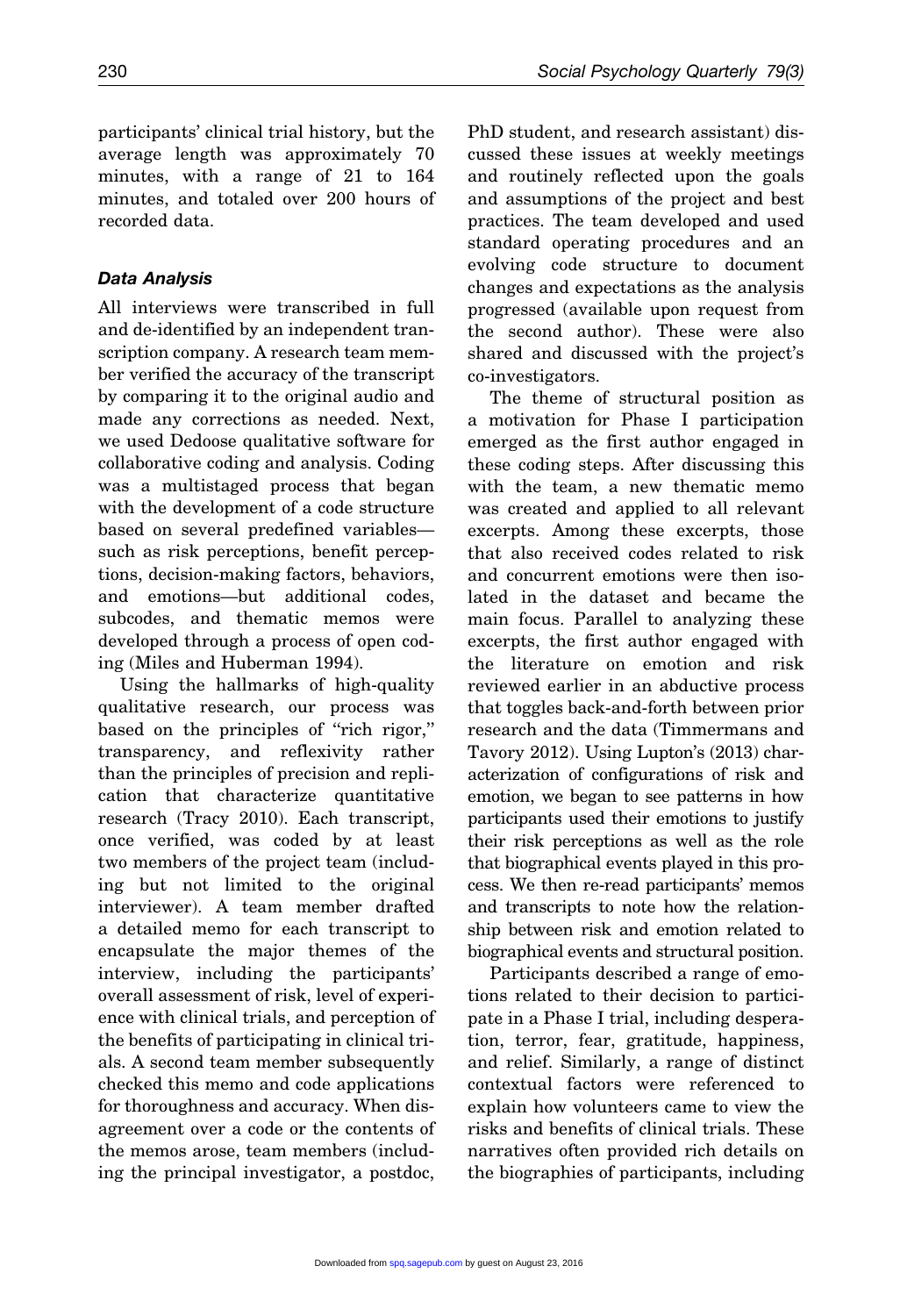the situations that led them to accept the risk of a clinical trial. We divide the findings into two main themes: (1) financial need and configurations of emotion and risk and (2) the criminal justice system and configurations of emotion and risk. From participant reflections, we can begin to see how emotion and risk configurations emerge from social context and the structural conditions of class and racial inequality.

# FINANCIAL NEED AND CONFIGURATIONS OF EMOTION AND RISK

Volunteers' decisions to participate in Phase I trials as well as their perceptions of the risks are shaped not only by their objective financial need but also by their feelings about their personal circumstances, including challenges such as insufficient income, mounting debt, chronic underemployment, and limited formal education. Such challenges are intimately linked to larger structural problems stemming from social inequalities, discrimination, and racism. Although individual circumstances vary, many healthy volunteers describe their entry into studies as catalyzed by their feelings of financial desperation, which they mobilize to justify their perception of the trial risks as inconsequential. This section illustrates how participants' emotions surrounding their financial situation shape not only the emotional responses they have to the risks and benefits of clinical trials but also the kinds of decisions they make about study enrollment. For poor and workingclass volunteers, in particular, clinical trial risks can feel minimal compared to those in their everyday lives, including the risk associated with being unable to pay essential bills. In contrast, for more financially stable volunteers, trials that inspire more fear or worry are generally perceived as those that should be avoided.

Most of the healthy volunteers in our study spoke to us candidly about their financial troubles, often explicitly referencing their feelings of desperation and explaining how the study compensation could mitigate those negative circumstances. For example, Wanda, an African American woman, is a per diem nurse who struggles with the irregularity of her paychecks as hospitals have more or less need for an extra set of hands. She described her current situation:

So I was kind of like desperate; I got to pay my rent again. I haven't paid October rent, so when I get out of here, I'm going to have to pay October and November. So when I looked on the computer [for a study] . . . this one is for \$4,180. Yeah. So I just came and I screened for it because I urgently needed the money, you know?

Feelings of desperation were dominant throughout lower and working-class volunteers' description of why they participate in studies. Clinical trials are often a stopgap when participants' regular employment fails to make ends meet, while others rely on them for their sole source of income. Miles, an African American man, graduated from high school but has a sparse work history. Finding a Phase I clinic close to where he lives, he now participates exclusively at that clinic and considers it his full-time work. Justifying his choice to do so, he said, ''Like anything to just make money . . . 'cause what if, you know, you're in the situation that you have to do this, and you don't have no choice but desperate measures and stuff like that.'' Such feelings signal both a material fact and feeling of entrapment and loss of agency (Blum 1996) that become part of the motivation to accept the potential risks of clinical trials.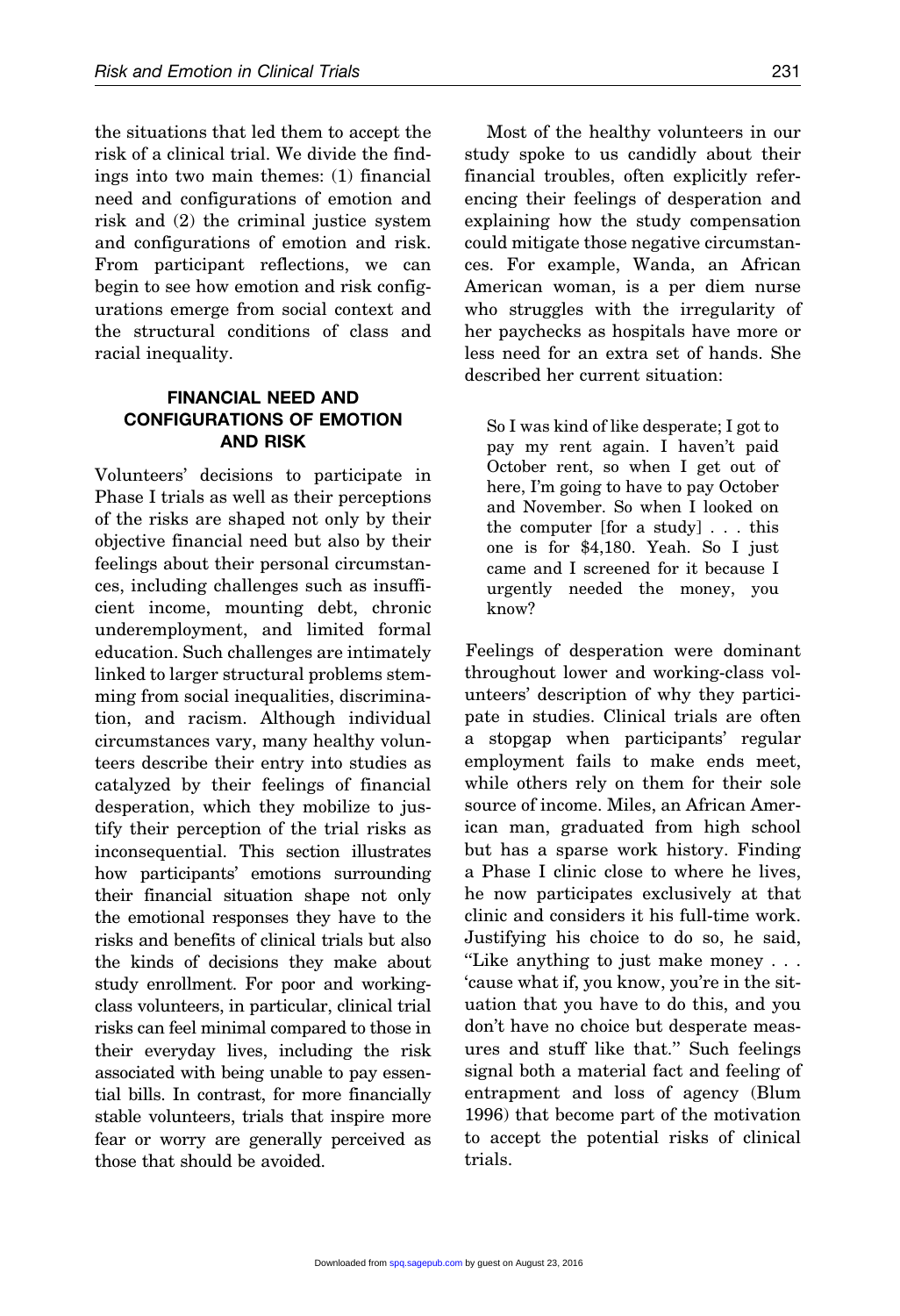For many healthy volunteers, the feelings associated with the opportunity to participate in clinical trials were used to partially explain their concerns about the risks of potential harm. Tina, a white woman with a high school education, has been participating in clinical trials for the past twenty years. At the time of her interview, she was participating in her first study in about seven years after having recently been fired from a food industry job. When asked about the overall risks of trials, Tina says, ''You would hope that doing, participating in a study that you've only been dosed once or twice, that it won't lead to anything long-term. I think that is your biggest risk.'' She also shared her thoughts and feelings about enrolling in studies in spite of the risks:

When I was going to do a study, you know, I'd say, ''It's just until, you know, I get another job. I need to get over the hump.'' 'Cause I was devastated, you know your money's cut in half; my rent was not [halved] or my gas bill. And I frankly found that more terrifying than whatever I was going to do during the trial. (emphasis added)

Like others, Tina weighs the risks of clinical trials in relation to risks of her current economic hardship. Unlike others, though, she expresses terror in relation to both the risks of medical testing and her financial need—an extreme emotion that conveys how seriously she views the risks of trials. Ultimately, the terror associated with her present financial needs and the certainty of trial compensation appear to outweigh the terror linked to uncertain immediate and future harms caused by investigational drugs. While this might appear as a rational calculation based on need, her ranking of terror in order to reach such a conclusion implies that emotion plays a primary

role in her risk configuration, while her current economic situation provides both emotional and material motivation to participate.

Perceptions of risk are indeed mutable based on a variety of factors, including individual participants' fluctuating economic stability and their emotional reflections on their present and past circumstances. Participants' financial status, however, also affects the *types* of risks they are willing to take as part of Phase I trials. For example, Jesse earns his income primarily from his participation in studies. He is a Hispanic man who ''failed'' out of community college after his first semester and also sells merchandise on eBay to supplement his study earnings. Although Jesse sees himself as more financially secure now that he is in his tenth study, he reflected on how his feelings about his economic stability have influenced his perceptions of the risks of studies:

[Initially] I guess the desperation far outweighed the concerns. You know, when someone's desperate, like they are not even gonna think twice, so I guess that's where I was at. I'm in a little better place now, so I'll think about it [the risk]. Like I'll try not to do any like schizophrenia [or] depression [clinical trials] 'cause then, you know, that'll mess with your mood. . . . When I first started being-, in 2012, like I was looking for anything. You know, I even did like spinal taps and stuff. Yeah. I've done three of them. And so I won't do those anymore though, just because I'm not as desperate as I once was. (emphasis added)

Jesse's narrative about his participation over time illustrates not only how configurations of emotion and risk are shaped by economic need but also how those configurations influence decisions about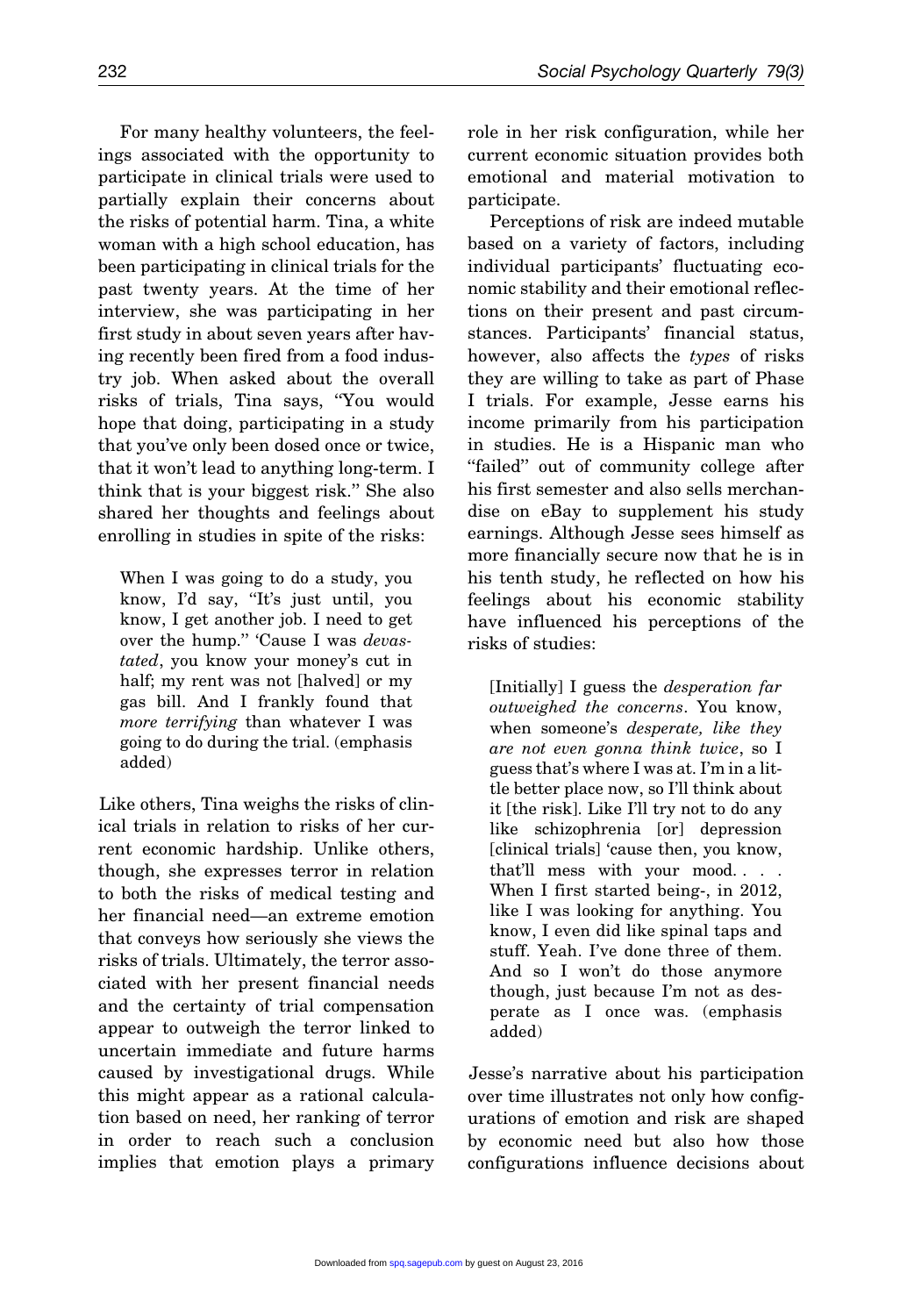study enrollment. The emotion of desperation appears not as simply an outcome of material conditions but also itself shapes the rational consideration of risks. With this and other participants in our study, less economic need (as less desperation) translates into more selectivity about the trials in which they enroll. In other words, participants' feelings of desperation stemming from financial need can close off or shape the cost-benefit calculus itself, leading to different decisions.

Beyond the decisions themselves, a participant's level of financial need shapes the emotions felt as part of the decisionmaking process. This is particularly striking with the small number of healthy volunteers who have large and stable incomes. Take, for example, Henry, who is a white, upper-middle class man who reports a household income of over \$100,000. He also describes his participation as financially driven, discussing particularly his motivation for supplemental income to help pay his children's private school tuition. Desperation is notably absent from his explanation, making way for other feelings about the risks of participation. Betraying some unease about participation, Henry often consults his wife, a nurse, and his father, a pharmacist, prior to signing his informed consent forms and avoids altogether any ''crazy'' studies that evoke fear:

So when I come and I sign the consent form and you're reading it before you go through the screening, that's when I really kind of look at it and can kind of tell, 'cause I mean there's some more serious drug testing out there with, you know, they put all kinds of crazy things in there. Up at [Clinic], they do a lot of the radioactive studies, things like that. That's just kinda scary. (emphasis added)

While he too describes himself as motivated by the financial compensation, Henry openly acknowledges fear in association with particular studies such as radioactive ones. Although participants from all sociodemographic groups describe the importance of being informed and discriminating about trial participation, Henry justifies his decision to enroll only in lower risk studies as one influenced by an emotional reaction to some studies, the sense that they would expose him to "crazy" side effects. In contrast to his everyday—comparatively privileged—life, clinical trials can inspire an underlying fear that shapes his perception of the overall risk of participation.

Thus, financial need plays an important role in healthy volunteers' perceptions of the risks of clinical trials. This is not, however, just through a rational cost-benefit assessment. As these participants' perspectives highlight, their financial situations help to constitute the emotions they associate with both the risks and benefits of medical research. Feelings of desperation, terror, or fear may interweave healthy volunteers' perceptions of Phase I trials. Rather than a strict comparison of risks to benefits, risk emotions incorporate benefits and costs simultaneously and are compared to other risk emotions experienced in life.

# THE CRIMINAL JUSTICE SYSTEM AND CONFIGURATIONS OF EMOTION AND RISK

In addition to economic opportunities, the criminal justice system emerged as an important contextual factor that shaped men's configurations of emotion and risk. When discussing clinical trial participation, healthy volunteers referenced three issues related to the criminal justice system: the threat of arrest in heavily policed neighborhoods, persistent economic and employment problems postincarceration, and their personal involvement in illegal activities.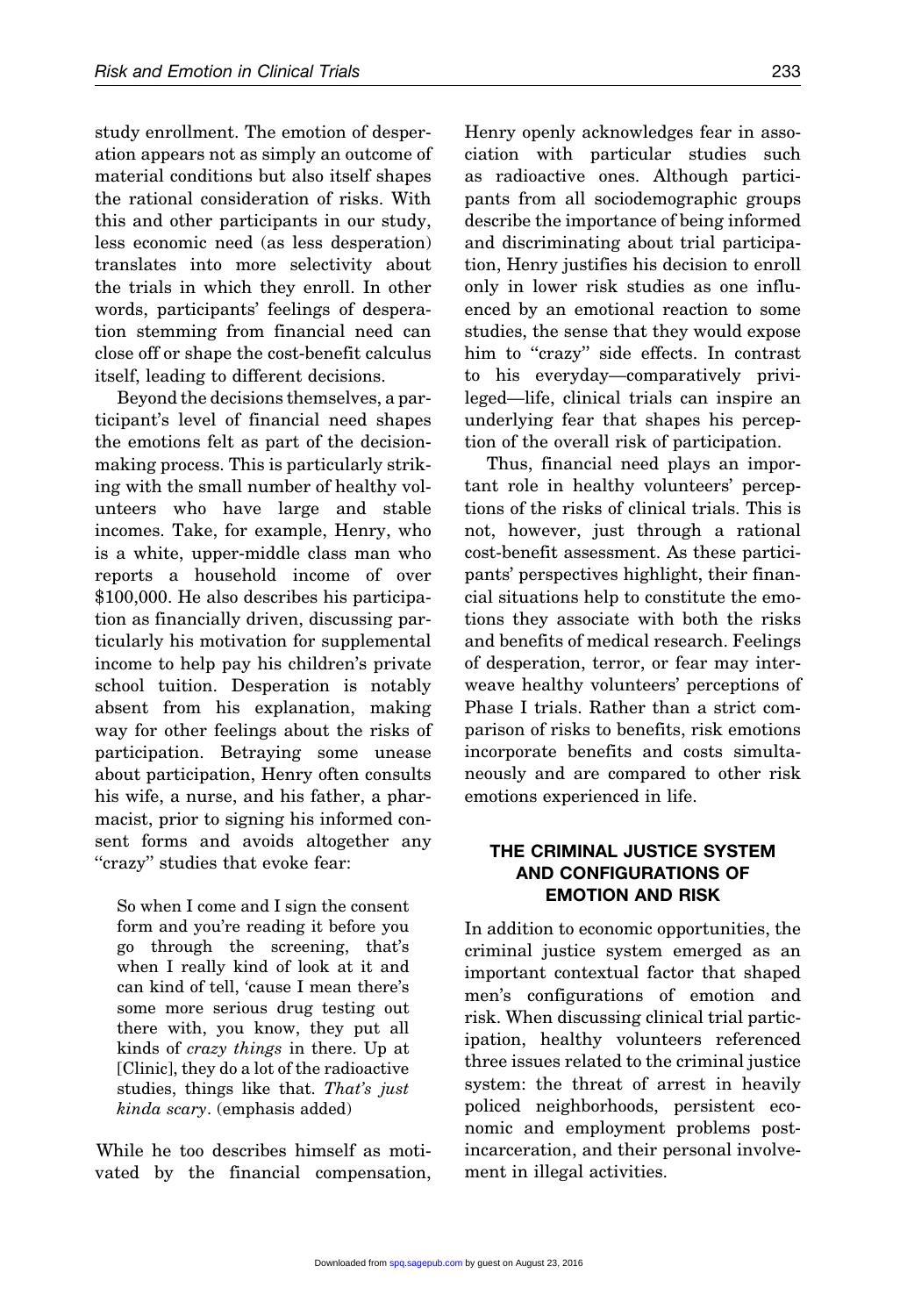### Threat of Arrest and Police

Participants varied in their openness about interactions with police and police presence in their neighborhoods. Philip, a biracial Hispanic man, commented: ''In Brooklyn everyone's getting arrested for drugs and guns.'' Jamal, an unemployed African American in his early twenties, directly references the threat of arrest as a motivation to participate in studies:

From where I'm from, it's hard because a lot of people get arrested for, you know, crazy stuff. I-I live in Newark, so you get arrested for everything, drugs, all type of stuff. So why get arrested and people get arrested and go away for months and come back in the same position? I can go away for a couple weeks [for a clinical trial] and come back in a way better position. That's how I looked at it too.

Pointing to the threat of arrest in his city, Jamal sees the benefits of trials in relation to alternative paths rather than in relation to the risks. Having lived in heavily policed areas, Jamal sees arrest as almost inevitable, and this shapes his view of trials overall.

Martin, a biracial man in his late twenties, began his interview by noting that he is "from a hard place." Highlighting the police and race relations, he says:

[It's] a place where you know, north [and] south battle and [is the] capital of the Confederacy, that was Richmond, Virginia. So it's still going on, and they're not scared to show it, you know, the police and everything. I'm not saying I didn't- I didn't do things, but I'm not a bad person. I've always been a good person, but people were saying, "Oh, he got an excuse, and you got in trouble and blame it on people.'' It's not blaming it on people, man; I'm blaming it on the system

[laughs] and people need to realize that it's going on

Martin's account is somewhat cryptic, but clearly he sees police presence and race relations as a negative feature of his hometown. His description of police as being unafraid to show their Confederate roots seems to imply police brutality, harassment, or the threat of arrest directed at racial minorities.

Martin later contrasts clinical trials with the dangers—police and otherwise—of his neighborhoods:

I've been in different situations, so this little drug, that's not gonna scare me more than what's going on out where in them places I've lived at, so anything that happened to me or tried to happen to me. So, I don't fear, man, I don't fear drugs. I don't fear nothing out there. If it's my time to go, I'm going, you know? (emphasis added)

Martin uses the ''places I've lived'' places notable for their police presence and racial unrest—as a foil to the risks of clinical trials. The risks detailed in an informed consent document are not the most salient risks to him, nor does he make a rational cost-benefit analysis. Instead, Martin uses a gradation of fear to explain his decision: The fear of trial drugs is compared with the fears he has experienced in heavily policed places. The criminal justice system, experienced through heightened police surveillance and the ''trouble'' he had, contextualizes trial risks and benefits.

# Economic and Employment Problems Post-Incarceration

Individuals with a criminal record often face employment discrimination, making it difficult to obtain reliable and remunerative work (Pager 2008). Phase I clinics do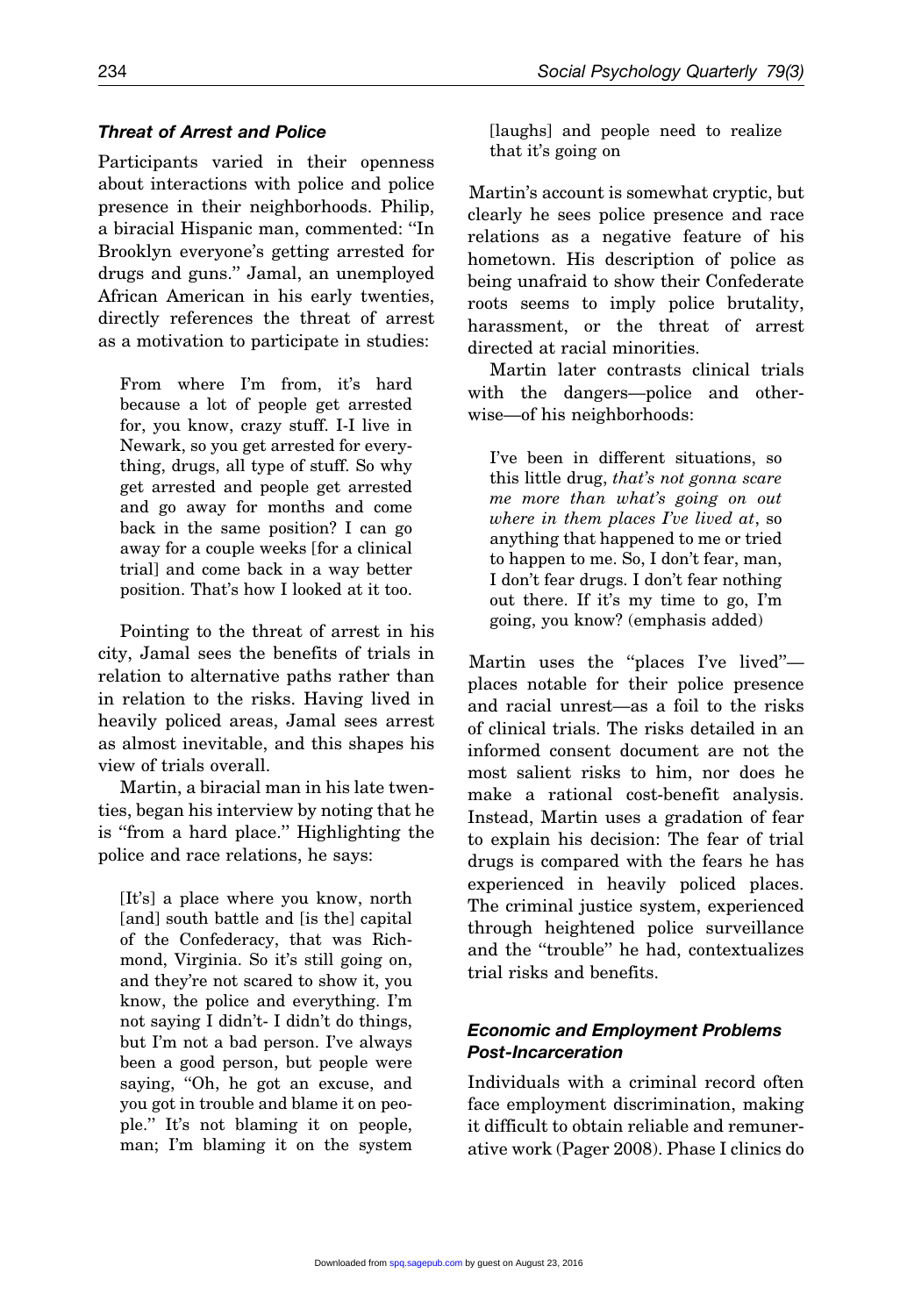not perform background checks on perspective volunteers and can provide unparalleled financial compensation for such individuals. Benji, a 19-year old unemployed African American man, sees trials as ''kind of good because, say, if there's someone that actually has a record or something and it's hard for them to get a job, and they're actually healthy and they're stressing and stuff, and they get a break pretty much.'' Although he did not report a criminal record himself, Benji references the ''break'' that clinical trials can provide, which reveals both the economic benefit and the emotional relief of having an opportunity that is open to those individuals with a record.

Devlin, an unemployed African American man in his thirties with a history of incarceration, illustrates this theme as well. He discovered clinical trials in an employment guide and sees them as part of his ''bigger plan,'' though he would not give specifics. Upon learning that the study paid \$4,000, his first question was ''Why not [participate]?'' Later, after noting his experience being incarcerated, he says, "I'm in 'heaven' [in the clinic], you know what I'm saying, I'm relaxing and I am- no stress right now for fourteen days.'' Stress—a likely outcome of his difficulty finding stable employment with a record—vanishes during his time in the clinic. In reflecting on the risks of studies, he says, ''In general, I think there are risks, yeah, but [long pause] right now to me, there is no risk 'cause I-I need this for my plan. . . . So I can't afford to worry about risks.'' For Devlin, trial risks are an afterthought to the financial issues that are likely linked to his criminal record. Here we see risk equated with the emotion of ''worry'' and framed as a luxury for those who can afford it.

Ray, an unemployed African American man in his early twenties, also referenced his personal history of incarceration: ''When I came home from jail last year,

I decided not to go back to the streets. So therefore, I was like on the borderline of broke.'' He described the difficulties that people trying to stay on a legal path can face:

But \$3,000 [from this study] is nothing, but it can give me a fresh start in life, you know. It takes money to make money as far as anything jobwise, period. You can't go into a job looking like a bum. You know what I'm saying? You know, \$3,000 will help pay for a nice pair of clothes, nice dress shirt, going in sharp, smelling good, looking fresh.

Ray sees clinical trials as a means to a fresh start, compensating for the lack of resources and support that he needs to find employment post-incarceration.

Despite the positives of participation, though, Ray vacillates in his consideration of the risks of trials and where they might fit into his future. He says:

The health risk [of trial participation] is not worth it. But then again, at the same time, where I'm from, man, a lot of these men never even see 21 [years old]. So I don't know, man. I might go seek out another one, another one [trial] again.

Ultimately, Ray draws on the same types of risks that contributed to his incarceration when he compares clinical trials to the shortened life expectancy that some experience in his neighborhood—a contrast that may lead him to return to trials for money despite his acknowledgment of the risks. Like Tina's consideration of trials as less terrifying, Ray compares the health risks of trials to the risks of his neighborhood where men's lives are often cut short. Direct references to emotions are absent from this excerpt, but the emotional appeal of a place where ''men never even see 21" is telling.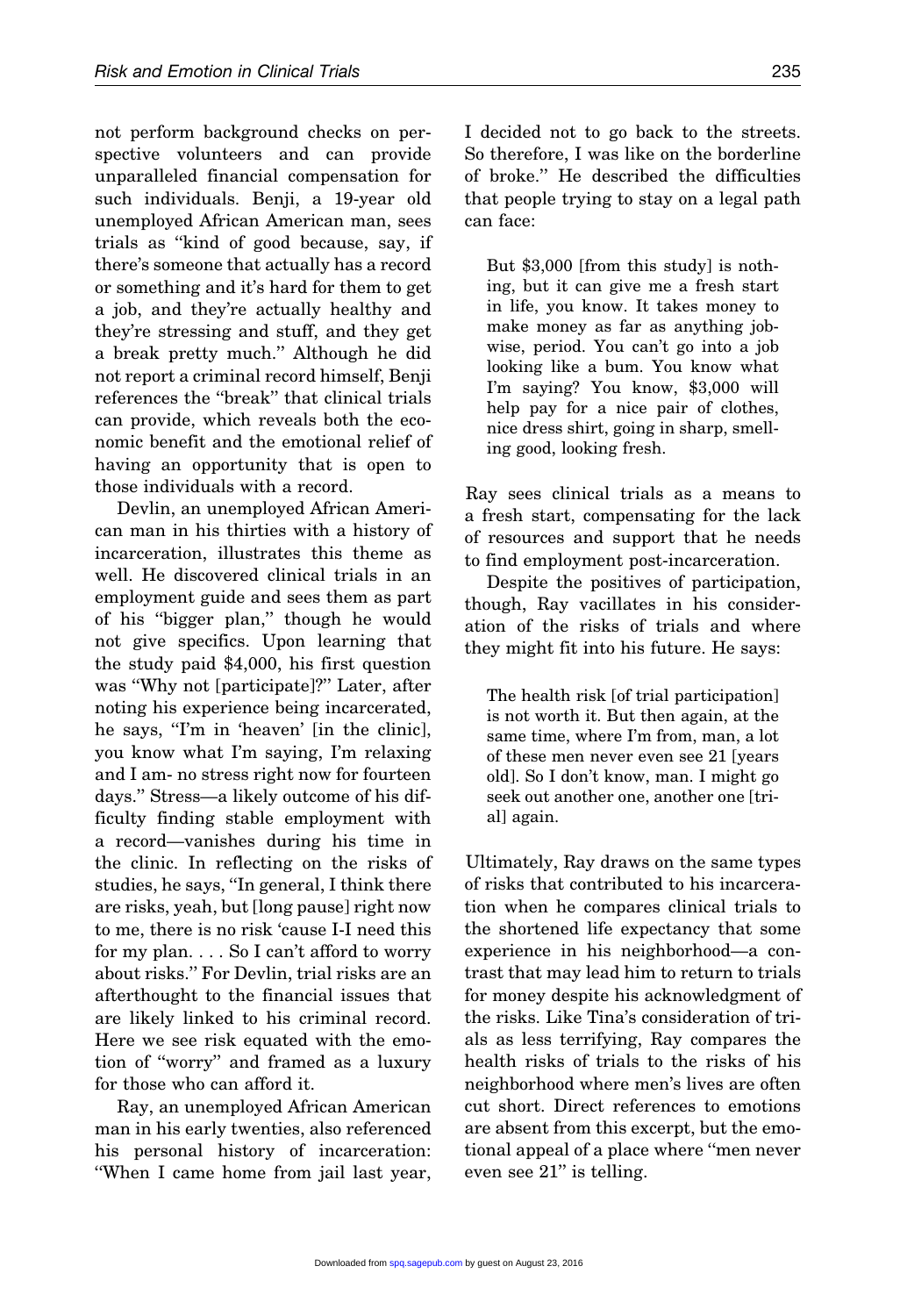### 236 *Social Psychology Quarterly 79(3)*

#### Illegal Activities

Because some healthy volunteers have a history of engaging in illegal activities, the fact that clinical trials provide ''legal money'' directly shapes their configurations of risk and emotion. Here, feelings of desperation and fear, when present, are counterbalanced by these prior experiences. For example, Leroy is an African American man in his mid-twenties with a history of incarceration who did not finish high school. Despite his initial concerns about being judged by research staff, Leroy became ''totally comfortable'' with the trial risks along with a deep sense of gratitude to the staff who he found treat him much better than prison personnel did. Explicitly linking his affect toward studies to the risks involved, he asserted:

And to me, it's-, there's a little risk, but it's well worth it. Like it's not as risky as going to sell some drugs or robbing a bank, you know. So yeah, there's a little concern but not, not too much. I'm very willing and happy to-, it's a blessing to do it to me, to be here and be able to do this, so. (emphasis added)

Leroy's emotional responses to trial risks appear to link directly to his life conditions, whether or not he literally perceives these specific illegal activities as options. His criminal record limits his opportunities for work, and his decision to enroll in a clinical trial was framed against a series of difficult events, including expulsion from high school, being stabbed while on the job, and prolonged unemployment, as well as having three children to support. Although Leroy is currently working part-time, he says, ''I needed a way that I could save up some money, basically, as fast as possible without it being illegal.'' In this context, the lump sum payment of \$4,125 he was getting from the clinical trial became something he was quite grateful to receive. Economic vulnerability may unexpectedly prioritize the emotion of gratitude over fear because he has experienced greater risks and has so few opportunities for material rewards.

Healthy volunteers interpret clinical trial risks through the frame of illegal activity as a way of making sense of them. For example, Philip, a biracial Hispanic man, talked about how his experience selling drugs have prepared him with a little help from the criminal justice system—to channel his entrepreneurial ambitions into legal channels. After deciding community college was not for him, he opened a landscaping business instead and has used his clinical trial earnings as investment. Describing himself, he asserted:

I'm the type of individual that no matter where I am, I know how to make money. I'm still a hustler, you know, and I just converted my–. I told the judge that too, like you know, I was like, ''Thank you for this [courtordered] counseling because I just took my same hustler mentality and now I'm putting it towards something legal,'' you know? Which this [clinical trial participation] is a hustle too, you know? You kind of have to be a hustler to be willing to do this too.

Within the worldviews of many healthy volunteers, earning an income through clinical trials appears similar to that of a hustle, positioned in ''the grey world of the illicit and illegal'' (Wacquant 1998:4) and characterized by an element of risk (see also Monahan and Fisher 2015a). By categorizing clinical trials as a hustle instead of a desperate act, Philip expresses gratitude (''Thank you for this. . .'') for the counseling that led him to legal routes to earn money, including clinical trials.

Marco, a biracial Hispanic man in his late twenties, also relies on past illegal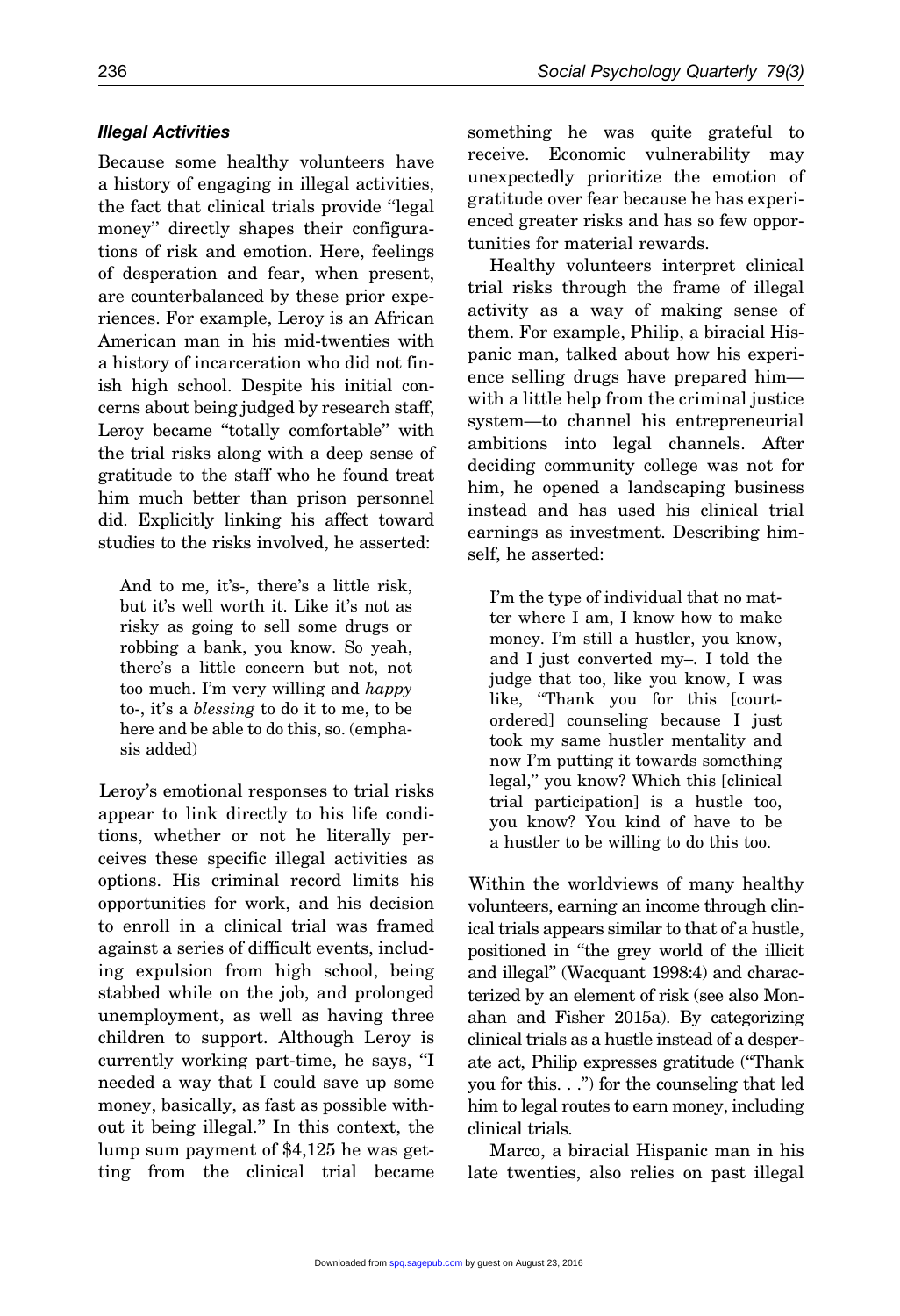activities as a frame for configuring the risk emotions of clinical trials. He compared clinical trials explicitly to the risks of selling illegal drugs, a potentially lucrative and dangerous activity in which he engaged during his teenage years:

I do look at this [trial participation] as playing with fire. And you can only play with fire so long before you get burned. So, you know, that even goes back to when in my youth, my young youth or whatever, you know, hustling the streets, that's playing with fire, you know. I dipped in and dipped out. You know, that wasn't a career for me.

In contrast to Philip and Leroy, however, Marco was quite concerned about the risk of his first study, which is why he intends his trial participation to be temporary. In order to understand the risks of Phase I trials, he likens his participation to selling drugs, with its more familiar risks, using that frame to understand the dangers of pursuing either activity for too long.

The risks associated with the criminal justice system—including heavily policed neighborhoods, financial issues postincarceration, and personal involvement in illegal activities—provide a frame of reference for healthy volunteers to consider the risks of Phase I participation. Participants may see trials as similarly risky to other hustles or as low-risk compared to the risks of illegal activities and their experiences of incarceration. Such constructions help them make sense of the unknown, and it is through this comparative process that their emotion and risk configurations emerge.

### **DISCUSSION**

Our analysis of healthy volunteers used an emotion and risk configuration framework (Lupton 2013) to understand how emotions overlap with risk perceptions and the role that social context and structural conditions play in these processes. Participants' reflections point to two main findings. First, economic need and experiences of the criminal justice system were two factors that appeared to contextualize participants' emotions and consideration of the risks of clinical trials. Various emotions, such as desperation, fear or terror, and gratitude, appear linked to participants' situated experiences of financial need and the threat or real consequences of incarceration. Assessing risk then is not a universal process, but based on the consideration of one's structural position and concomitant emotions, with one set of costs felt and weighed against other felt costs as well as one set of benefits felt and weighed against other viable benefits.

Second, emotions were not simply an output of these considerations but played an active role in their development and justification. Devlin illustrates this concisely with his articulation that he ''can't afford to worry about the risks.'' Here, consideration of risk is bracketed as a luxury and seen, not as an intellectual consideration, but something one *feels*. The case of Tina highlights this as well. She considers risk in relation to other risk, but not in an intellectual fashion. Instead, she focuses on how these risks are felt, describing a ranking of terror as the process through which she comes to decide to participate in trials. Specific information on risks are rarely detailed in a dispassionate fashion but rather felt and embodied as they are described. Tina ultimately decides that one choice *feels* less terrifying than the other, not that one choice necessarily has greater risks than the other.

Financial need is, as we have shown, a dominant explanatory framework for participation in Phase I clinical trials, but participants' personal circumstances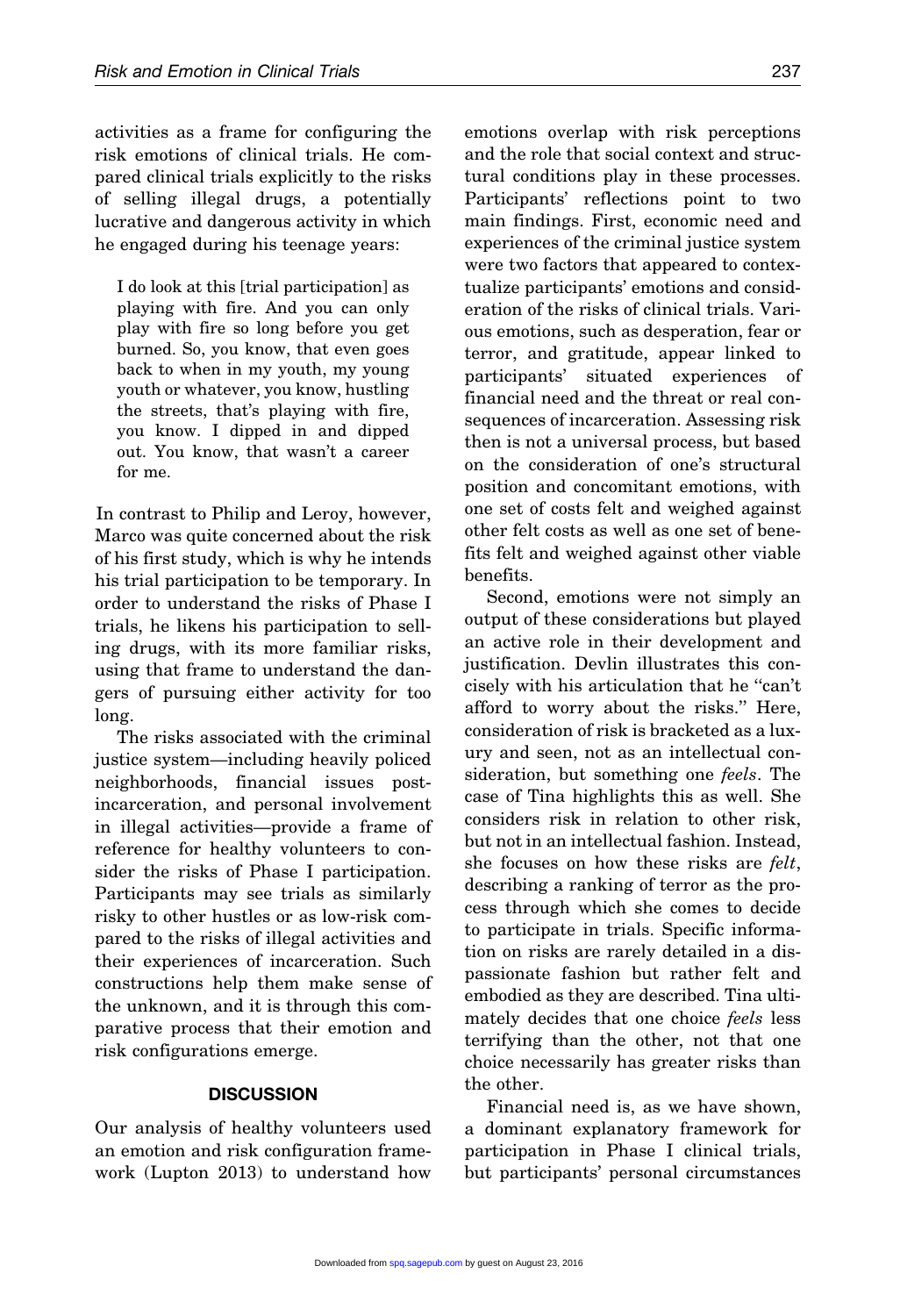are deeply influenced by and experienced as structural problems, including racial inequality. Racial minorities in the United States experience more difficulties securing and maintaining employment as well as find themselves excluded from jobs with better wages and benefits (Newman 2009). This is particularly true for African American men, who are more likely to face employment discrimination as well as heightened police surveillance than any other group (Alexander 2010). African American men also experience higher incarceration rates than any other group and have more difficulty finding employment and obtaining economic security post-incarceration (Pager 2008; Pager and Quillian 2005). This pattern might explain why in spite of the fact that participants of both genders and many racial and ethnic groups have a criminal record in our sample, no women and only minority men discuss clinical trial participation by contrasting it to the risks of incarceration and heavily policed neighborhoods. When individuals experience severe structural impediments (including racial discrimination) to how they can support themselves and their families, the risks of clinical trials are not isolated calculations but embedded in broader conditions of race and class. The broader economic and social factors that contribute to racial inequality may explain why minorities come to make up a disproportionately large percentage of U.S. healthy volunteers (Fisher and Kalbaugh 2011).

In addition to catalyzing Phase I participation, structural position, such as racial inequality, may also shape how emotions mediate perceptions of risks among minority healthy volunteers. Notably, risk emotions appear to vary based on the types of alternative sources of income and threats that participants have encountered in their lives. In this way, the results point to clear ''biographical structures'' (Kusenbach and Loseke 2013:22) that help explain distinct configurations of risk and emotion across participants. Work by Wingfield (2010), Kang (2003), and Harlow (2003) focus on how feeling rules—expectations about how emotion is experienced and expressed—differ based on race. The present study builds on this past work by showing how configurations of risk emotions—emotions associated with a risky activity such as Phase I trials are contextualized by social structure, most notably class-based and racial inequality.

While racially distinct emotional experiences are thought to derive from the stigma associated with a racial minority status (Harlow 2003), our findings suggest that class and race can also impact felt emotions through the different biographical events that shape comparative risks. Poor and working class participants draw on different life experiences that are often characterized by economic insecurity with its concomitant stressors as compared to participants with stable income. Likewise, our findings suggest that white, African American, and biracial participants use different comparative experiences in feeling the risks of clinical trials. For many low-income minority men, in particular, the real, or imagined threat of incarceration in their everyday lives provides a risk frame to contrast with clinical trials that is not as salient for women of any racial or ethnic group nor for white, non-Hispanic men. Thus, gender, particularly in terms of masculinity, may also be a key factor for understanding how configurations of emotion and risk are shaped by biographies. In experiencing the risks of clinical trials as emotions, degrees of worry or fear may be reserved for those whose class- and racebased status can ''afford'' them. Similarly, when the risks of clinical trials are situated in biographies that include (the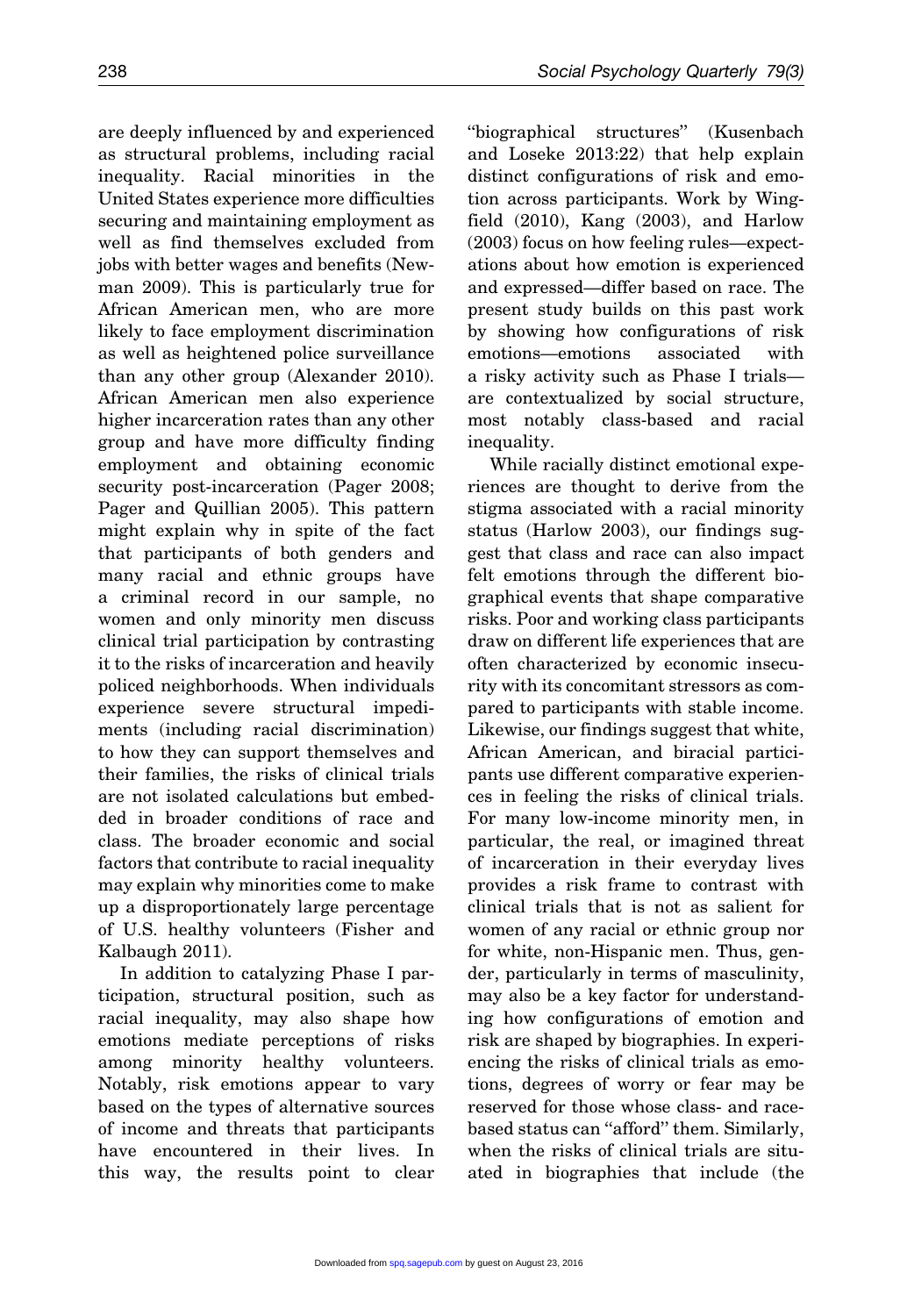threat of) incarceration, they may evoke feelings of gratitude, ambivalence, or stress-relief.

Our analysis focused on how configurations of risk and emotion are contextualized by biographical events and structural position. It is based on unprompted descriptions of emotional responses to risk and, as a result, does not provide a comprehensive catalogue of all emotions felt in relation to the risks of Phase I trial participation nor can we make claims about precise causal relationships. Our sample, while not randomly generated, is demographically representative of the broader population of U.S. healthy volunteers (that is, predominantly men and racial minorities). This gives us reason to believe that our findings might be reflective of typical healthy volunteers who tend to enroll in clinical trials for the income they can gain from their participation. Our sample does not, however, reflect other types of research participants, such as those that might be participating in psychology experiments as college students or in marketing or focus group studies. Phase I clinical trial participation has been described as a subculture that is fairly unique from other research opportunities (Abadie 2010; Fisher 2015b), and our findings must be understood as such.

By situating healthy volunteers within their social context, the current analysis nonetheless highlights the structural conditions that shape configurations of emotion and risk in relation to clinical trials. Linked to the structural forces of class and race, participants calibrate feelings of risk in relation to their life circumstances. These findings develop our understanding of emotion and risk processes as co-constitutive and contextualized by comparative risk emotions. Through divergent biographies, participants can approach the same biomedical uncertainty and emerge with vastly different feelings of and about risks. Healthy volunteers are not oblivious to or ignorant about the risks of Phase I clinical trials. Indeed, they acknowledge those risks, even underscoring the need to treat their trial participation as a temporary solution to improve their financial situation. In spite of this awareness, however, risk emotions are relative to the biographies of each participant as they contend with inequitable structural positions. In such a framework, those most structurally disadvantaged can come to feel not exploited or endangered but grateful for the economic opportunity to take on physical risks for the pharmaceutical industry.

#### FUNDING

This research was supported by Grant Number R01GM099952 from the National Institute of General Medical Sciences (NIGMS).

#### REFERENCES

- Abadie, Roberto. 2010. The Professional Guinea Pig: Big Pharma and the Risky World of Human Subjects. Durham, NC: Duke University Press.
- Alexander, Michelle. 2010. The New Jim Crow: Mass Incarceration in the Age of Colorblindness. New York, NY: The New Press.
- Archer, Margaret. 1990. ''Human Agency and Social Structure: A Critique of Giddens.'' Pp. 73–84 in Anthony Giddens: Consensus and Controversy, edited by J. Clark, C. Modgil, and S. Modgil. London: The Falmer Press.
- Beck, Ulrich. 1992. Risk Society: Towards a New Modernity. London: Sage.
- Blum, Alan. 1996. ''Panic and Fear: On the Phenomenology of Desperation.'' The Sociological Quarterly 37(4):673–98.
- Bröer, Christian. 2007. "Aircraft Noise and Risk Politics.'' Health, Risk & Society 9(1):37–52.
- Cahill, Spencer E. 1999. ''Emotional Capital and Professional Socialization: The Case of Mortuary Science Students (and Me).'' Social Psychology Quarterly 62(2):101–16.
- Corrigan, Oonagh P. 2002. "'First in Man': The Politics and Ethics of Women in Clinical Drug Trials.'' Feminist Review 72(1):40–52.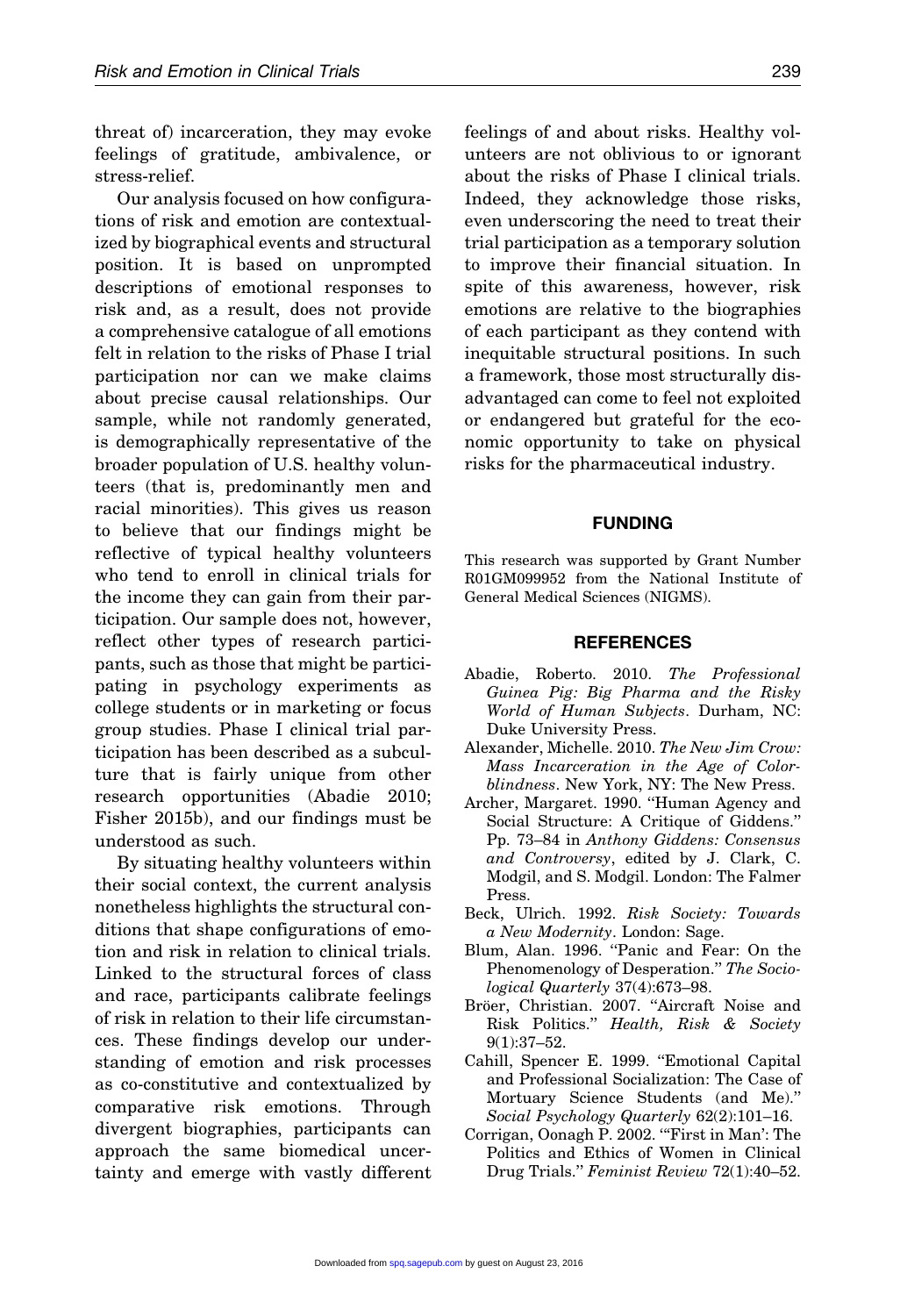- Cottingham, Marci D., Rebecca J. Erickson, and James M. Diefendorff. 2015. ''Examining Men's Status Shield and Status Bonus: How Gender Frames the Emotional Labor and Job Satisfaction of Nurses.'' Sex Roles 72(7–8):377–89.
- Daemmrich, Arthur. 2013. "US Healthcare Reform and the Pharmaceutical Market: Projections from Institutional History.'' Pharmaceuticals Policy and Law 15(3):137–62.
- de Graaff, Bert and Christian Bröer. 2012. '''We Are the Canary in a Coal Mine': Establishing a Disease Category and a New Health Risk.'' Health, Risk & Society 14(2):129.
- Desmond, Matthew. 2007. On the Fireline: Living and Dying with Wildland Firefighters. Chicago: University of Chicago Press.
- Edelblute, Heather B. and Jill A. Fisher. 2015. ''Using 'Clinical Trial Diaries' to Track Patterns of Participation for Serial Healthy Volunteers in US Phase I Studies.'' Journal of Empirical Research on Human Research Ethics 10(1):65–75.
- Erickson, Rebecca J. 2005. ''Why Emotion Work Matters: Sex, Gender, and the Division of Household Labor.'' Journal of Marriage and Family 67(2):337–51.
- Erickson, Rebecca J. and Christian Ritter. 2001. ''Emotional Labor, Burnout, and Inauthenticity: Does Gender Matter?'' Social Psychology Quarterly 64(2):146.
- Evans, Louwanda. 2013. Cabin Pressure: African American Pilots, Flight Attendants, and Emotional Labor. Lanham, MD: Rowman and Littlefield.
- Fisher, Jill A. 2007. '''Ready-to-Recruit' or 'Ready-to-Consent' Populations? Informed Consent and the Limits of Subject Autonomy.'' Qualitative Inquiry 13(6):875–94.
- Fisher, Jill A. 2009. Medical Research for Hire: The Political Economy of Pharmaceutical Clinical Trials. New Brunswick, NJ: Rutgers University Press.
- Fisher, Jill A. 2013. ''Expanding the Frame of 'Voluntariness' in Informed Consent: Structural Coercion and the Power of Social and Economic Context.'' Kennedy Institute of Ethics Journal 23(4):355–79.
- Fisher, Jill A. 2015a. ''Feeding and Bleeding: The Institutional Banalization of Risk to Healthy Volunteers in Phase I Pharmaceutical Clinical Trials.'' Science, Technology & Human Values 40(2):199–226.
- Fisher, Jill A. 2015b. ''Stopped Hearts, Amputated Toes and NASA: Contemporary Legends among Healthy Volunteers in US

Phase I Clinical Trials.'' Sociology of Health & Illness 37(1):127–42.

- Fisher, Jill A. and Corey A. Kalbaugh. 2011. ''Challenging Assumptions about Minority Participation in US Clinical Research.'' American Journal of Public Health 101(12):2217–22.
- Froyum, Carissa. 2010. ''The Reproduction of Inequalities through Emotional Capital: The Case of Socializing Low-Income Black Girls.'' Qualitative Sociology 33(1):37–54.
- Giddens, Anthony. 1990. The Consequences of Modernity. Cambridge, UK: Polity Press.
- Giddens, Anthony. 1991. Modernity and Self-Identity. Cambridge, UK: Polity Press.
- Gillies, Val. 2006. ''Working Class Mothers and School Life: Exploring the Role of Emotional Capital.'' Gender and Education 18(3):281–93.
- Goffman, Erving. 1959. The Presentation of Self in Everyday Life. Garden City, NY: Doubleday.
- Gould, Deborah B. 2009. Moving Politics: Emotion and ACT UP's Fight Against AIDS. Chicago: University of Chicago Press.
- Harlow, Roxanna. 2003. "'Race Doesn't Matter, But. . .': The Effect of Race on Professors' Experiences and Emotion Management in the Undergraduate College Classroom.'' Social Psychology Quarterly 66(4):348.
- Hawkes, Nigel. 2016. ''French Drug Trial Had Three Major Failings, Says Initial Report.'' BMJ 352:i784.
- Hayenhjelm, Madeleine. 2006. ''Out of the Ashes: Hope and Vulnerability as Explanatory Factors in Individual Risk Taking.'' Journal of Risk Research 9(3):189–204.
- Hays, Sharon. 1994. ''Structure and Agency and the Sticky Problem of Culture.'' Sociological Theory 12(1):57.
- Hochschild, Arlie. 1979. ''Emotion Work, Feeling Rules, and Social Structure.'' The American Journal of Sociology 85(3):551–75.
- Hochschild, Arlie. 1983. The Managed Heart: Commercialization of Human Feeling. Berkeley: University of California Press.
- James, William. 1890. The Principles of Psychology. New York: Dover Publications.
- Kang, Miliann. 2003. ''The Managed Hand: The Commercialization of Bodies and Emotions in Korean Immigrant–Owned Nail Salons.'' Gender & Society 17(6):820–39.
- Kusenbach, Margarethe and Donileen R. Loseke. 2013. ''Bringing the Social Back in: Some Suggestions for the Qualitative Study of Emotions.'' Qualitative Sociology Review 9(2):20–38.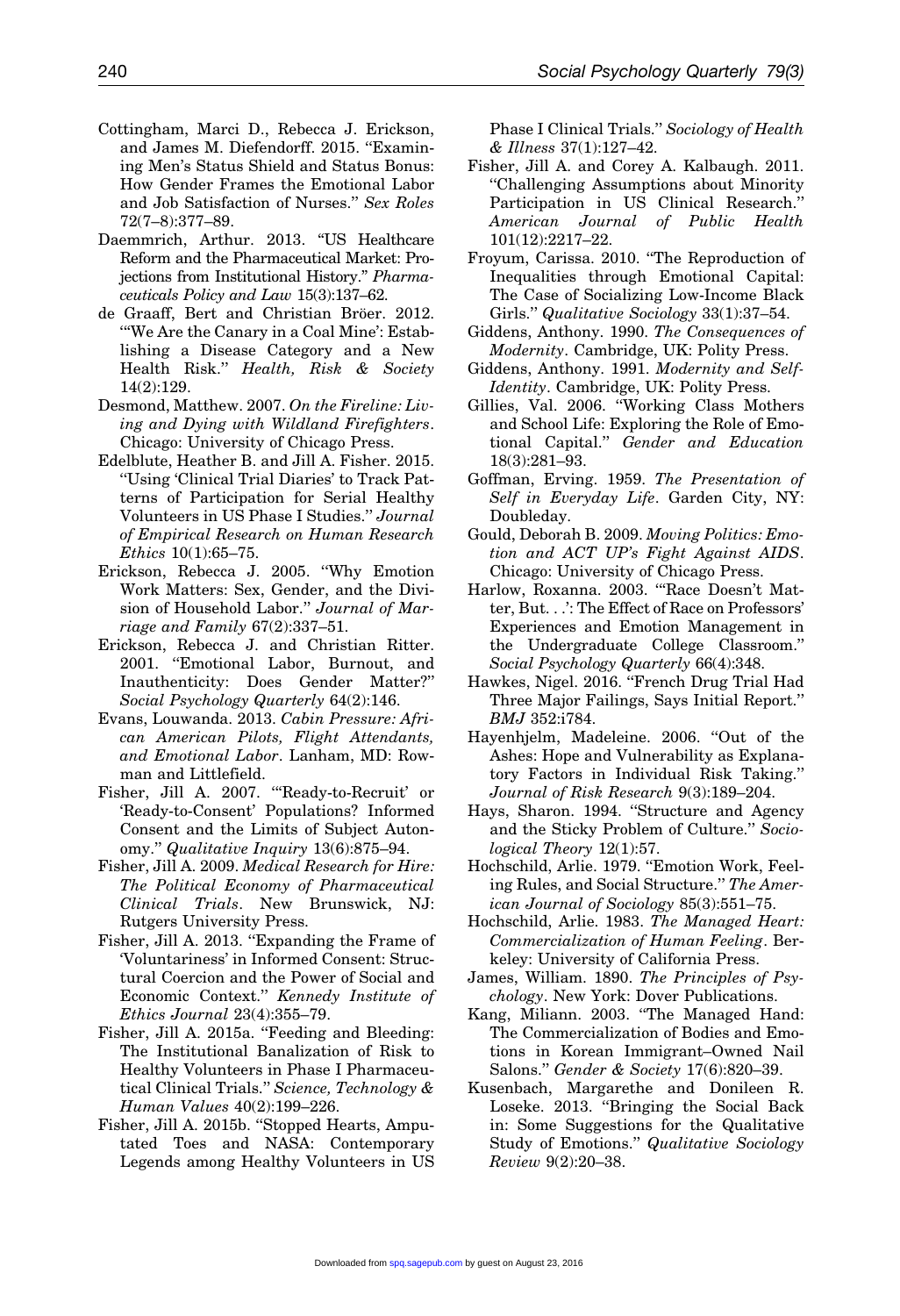- Light, Donald, ed. 2010. The Risks of Prescription Drugs. New York: Columbia University Press.
- Lois, Jennifer. 1999. ''Socialization to Heroism: Individualism and Collectivism in a Voluntary Search and Rescue Group.'' Social Psychology Quarterly 62(2):117–35.
- Lois, Jennifer. 2005. ''Gender and Emotion Management in the Stages of Edgework.'' Pp. 117–52 in Edgework: The Sociology of Risk-Taking, edited by S. Lyng. New York: Routledge.
- Lupton, Deborah. 1999. ''Introduction: Risk and Sociocultural Theory.'' Pp. 1-11 in Risk and Sociocultural Theory, edited by D. Lupton. Cambridge, UK: Cambridge University Press.
- Lupton, Deborah. 2013. ''Risk and Emotion: Towards an Alternative Theoretical Perspective." Health, Risk & Society 15(8): 634–47.
- Lyng, Stephen. 1990. ''Edgework: A Social Psychological Analysis of Voluntary Risk Taking.'' American Journal of Sociology 95(4):851–86.
- Lyng, Stephen. 2005. ''Edgework and the Risk-Taking Experience." Pp. 3–14 in *Edgework*: The Sociology of Risk-Taking, edited by S. Lyng. New York: Routledge.
- Miles, Matthew B. and Michael A. Huberman. 1994. Qualitative Data Analysis: An Expanded Sourcebook. London: Sage.
- Monahan, Torin and Jill A. Fisher. 2015a. "T'm Still a Hustler': Entrepreneurial Responses to Precarity by Participants in Phase I Clinical Trials.'' Economy and Society 44(4):545–66.
- Monahan, Torin and Jill A. Fisher. 2015b. ''Strategies for Obtaining Access to Secretive or Guarded Organizations.'' Journal of Contemporary Ethnography 44(6): 709- 736.
- Newman, Katherine S. 2009. No Shame in My Game: The Working Poor in the Inner City. New York: Vintage.
- Pager, Devah. 2008. Marked: Race, Crime, and Finding Work in an Era of Mass Incarceration. Chicago: University of Chicago Press.
- Pager, Devah and Lincoln Quillian. 2005. ''Walking the Talk? What Employers Say Versus What They Do.'' American Sociological Review 70(3):355–80.
- Reay, Diane. 2004. ''Gendering Bourdieu's Concepts of Capitals? Emotional Capital, Women, and Social Class.'' The Sociological Review 52(s2):57–74.
- Shott, Susan. 1979. ''Emotion and Social Life: A Symbolic Interactionist Analysis.'' American Journal of Sociology 84(6):1317–1334.
- Sibille, M., N. Deigat, A. Janin, S. Kirkesseli, and D. Vital Durand. 1998. ''Adverse Events in Phase-I Studies: A Report in 1015 Healthy Volunteers.'' European Journal of Clinical Pharmacology 54(1): 13–20.
- Silva, Jennifer M. 2013. Coming Up Short: Working-Class Adulthood in an Age of Uncertainty. New York: Oxford University Press.
- Simon, Robin W. and Leda E. Nath. 2004. ''Gender and Emotion in the United States: Do Men and Women Differ in Self-Reports of Feelings and Expressive Behavior?'' American Journal of Sociology 109(5): 1137–76.
- Slovic, Paul, Melissa L. Finucane, Ellen Peters, and Donald G. MacGregor. 2004. ''Risk as Analysis and Risk as Feelings: Some Thoughts about Affect, Reason, Risk, and Rationality.'' Risk Analysis 24(2):311–22.
- Taylor-Gooby, Peter and Jens O. Zinn. 2006. ''Current Directions in Risk Research: New Developments in Psychology and Sociology.'' Risk Analysis 26(2):397–411.
- Timmermans, Stefan and Iddo Tavory. 2012. ''Theory Construction in Qualitative Research: From Grounded Theory to Abductive Analysis.'' Sociological Theory 30(3):167–86.
- Tracy, Sarah J. 2010. ''Qualitative Quality: Eight 'Big-Tent' Criteria for Excellent Qualitative Research.'' Qualitative Inquiry 16(10):837–51.
- Wacquant, Loïc. 1998. "Inside the Zone: The Social Art of the Hustler in the Black American Ghetto.'' Theory, Culture & Society 15(2):1–36.
- Wingfield, Adia Harvey. 2010. ''Are Some Emotions Marked 'Whites Only'? Racialized Feeling Rules in Professional Workplaces.'' Social Problems 57(2):251–68.
- Wood, Alastair J. J. and Janet Darbyshire. 2006. ''Injury to Research Volunteers: The Clinical-Research Nightmare.'' New England Journal of Medicine 354(18):1869–71.
- Zinn, Jens O. 2006. ''Risk, Affect and Emotion.'' Forum Qualitative Sozialforschung/ Forum: Qualitative Social Research 7. Retrieved from [http://www.qualitative](http://www.qualitativeresearch.net/index.php/fqs/article/viewArticle/67)[research.net/index.php/fqs/article/viewArti](http://www.qualitativeresearch.net/index.php/fqs/article/viewArticle/67) [cle/67.](http://www.qualitativeresearch.net/index.php/fqs/article/viewArticle/67)